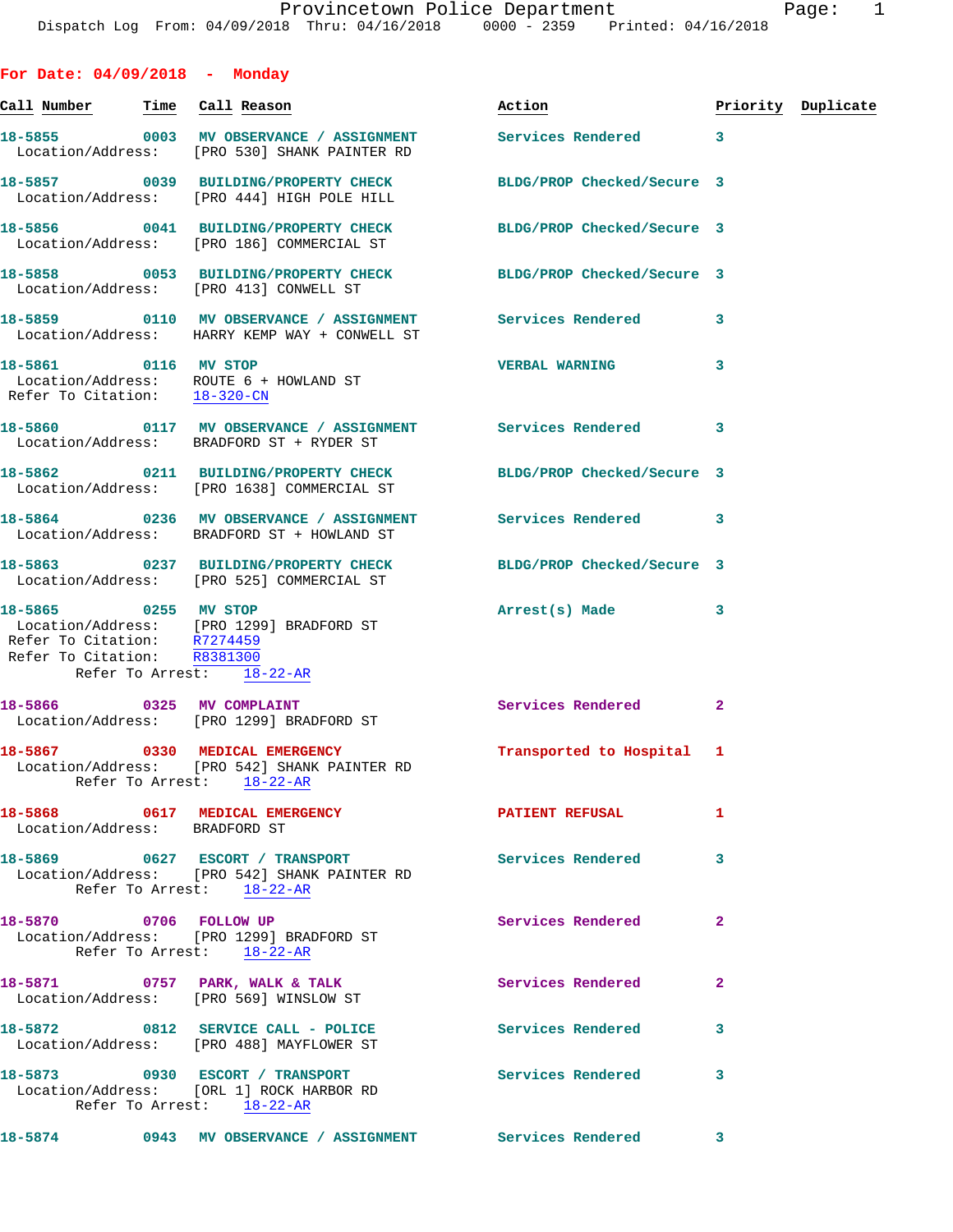|                                                                                                                            | Dispatch Log From: 04/09/2018 Thru: 04/16/2018 0000 - 2359 Printed: 04/16/2018                                | Provincetown Police Department | 2<br>Page:   |
|----------------------------------------------------------------------------------------------------------------------------|---------------------------------------------------------------------------------------------------------------|--------------------------------|--------------|
| Location/Address: [PRO 2513] ROUTE 6                                                                                       |                                                                                                               |                                |              |
| 18-5875 0945 MV STOP                                                                                                       | Location/Address: [PRO 521] ROUTE 6<br>Refer To Citation: $\frac{18-321-CM}{28}$                              | VERBAL WARNING 3               |              |
|                                                                                                                            | 18-5876 1011 ANIMAL CALL<br>Location/Address: [PRO 3802] BAYBERRY AVE                                         | Referred to Other Agency 2     |              |
|                                                                                                                            | 18-5878 1050 ASSIST CITIZEN<br>Location/Address: [TRU] SOUTH PAMET RD                                         | Services Rendered 3            |              |
| 18-5879 1051 GENERAL INFO<br>Location/Address: GOSNOLD ST                                                                  |                                                                                                               | Services Rendered 3            |              |
|                                                                                                                            | 18-5880 1108 FOLLOW UP<br>Location/Address: [PRO 542] SHANK PAINTER RD                                        | FOLLOW UP                      | $\mathbf{2}$ |
|                                                                                                                            | 18-5881 1124 PARK, WALK & TALK<br>Location/Address: [PRO 569] WINSLOW ST                                      | Services Rendered              | $\mathbf{2}$ |
|                                                                                                                            | 18-5882 1216 ALARM - FIRE<br>Location/Address: [PRO 1952] COMMERCIAL ST                                       | <b>False Alarm</b>             | 1            |
| 18-5884 1329 MV DISABLED                                                                                                   | Location/Address: [PRO 2521] ROUTE 6                                                                          | <b>Services Rendered</b> 2     |              |
| Location/Address: [PRO 569] WINSLOW ST<br>Refer To Citation: $\frac{18-322-CN}{28}$                                        | 18-5885 1351 MV STOP                                                                                          | <b>VERBAL WARNING</b>          | 3            |
| 18-5886 1354 MV STOP<br>Location/Address: [PRO 2521] ROUTE 6<br>Refer To Citation: 18-323-CN                               |                                                                                                               | <b>VERBAL WARNING</b>          | 3            |
| $\begin{tabular}{ll} Location/Address: & [PRO 37] BRADFORD ST \\ Refer To Citation: & \underline{18-324-CN} \end{tabular}$ | 18-5887 1405 MV STOP                                                                                          | <b>VERBAL WARNING</b>          | 3            |
| Location/Address: [PRO 569] WINSLOW ST                                                                                     | 18-5888 1454 SERVICE CALL - POLICE                                                                            | Services Rendered              | 3            |
| 18-5889 1459 FOLLOW UP                                                                                                     | Location/Address: [PRO 542] SHANK PAINTER RD                                                                  | SPOKEN TO                      | $\mathbf{2}$ |
| Location/Address: [PRO 2513] ROUTE 6                                                                                       | 18-5891 1615 MV OBSERVANCE / ASSIGNMENT Services Rendered 3                                                   |                                |              |
| Location/Address: STABLE PATH                                                                                              | 18-5894 1648 ANNOYING PHONE CALLS SPOKEN TO                                                                   |                                | 3            |
| 18-5892 1715 FOLLOW UP                                                                                                     | Location/Address: [PRO 3296] SHANK PAINTER RD                                                                 | SPOKEN TO                      | $\mathbf{2}$ |
|                                                                                                                            | 18-5893 1726 PARK, WALK & TALK<br>Location/Address: [PRO 105] COMMERCIAL ST                                   | Services Rendered 2            |              |
| Location/Address: [PRO 94] BRADFORD ST                                                                                     | 18-5895 1800 MV OBSERVANCE / ASSIGNMENT No Action Required                                                    |                                | -3           |
|                                                                                                                            | 18-5898 1916 BUILDING/PROPERTY CHECK BLDG/PROP Checked/Secure 3<br>Location/Address: [PRO 2483] COMMERCIAL ST |                                |              |
|                                                                                                                            | 18-5899 1940 BUILDING/PROPERTY CHECK Services Rendered 3<br>Location/Address: [PRO 526] RYDER ST EXT          |                                |              |
|                                                                                                                            | 18-5900 2012 BUILDING/PROPERTY CHECK BLDG/PROP Checked/Secure 3<br>Location/Address: [PRO 517] RACE POINT RD  |                                |              |
|                                                                                                                            | 18-5901 2027 MV OBSERVANCE / ASSIGNMENT Services Rendered<br>Location/Address: [PRO 3004] BRADFORD ST         |                                | $\mathbf{3}$ |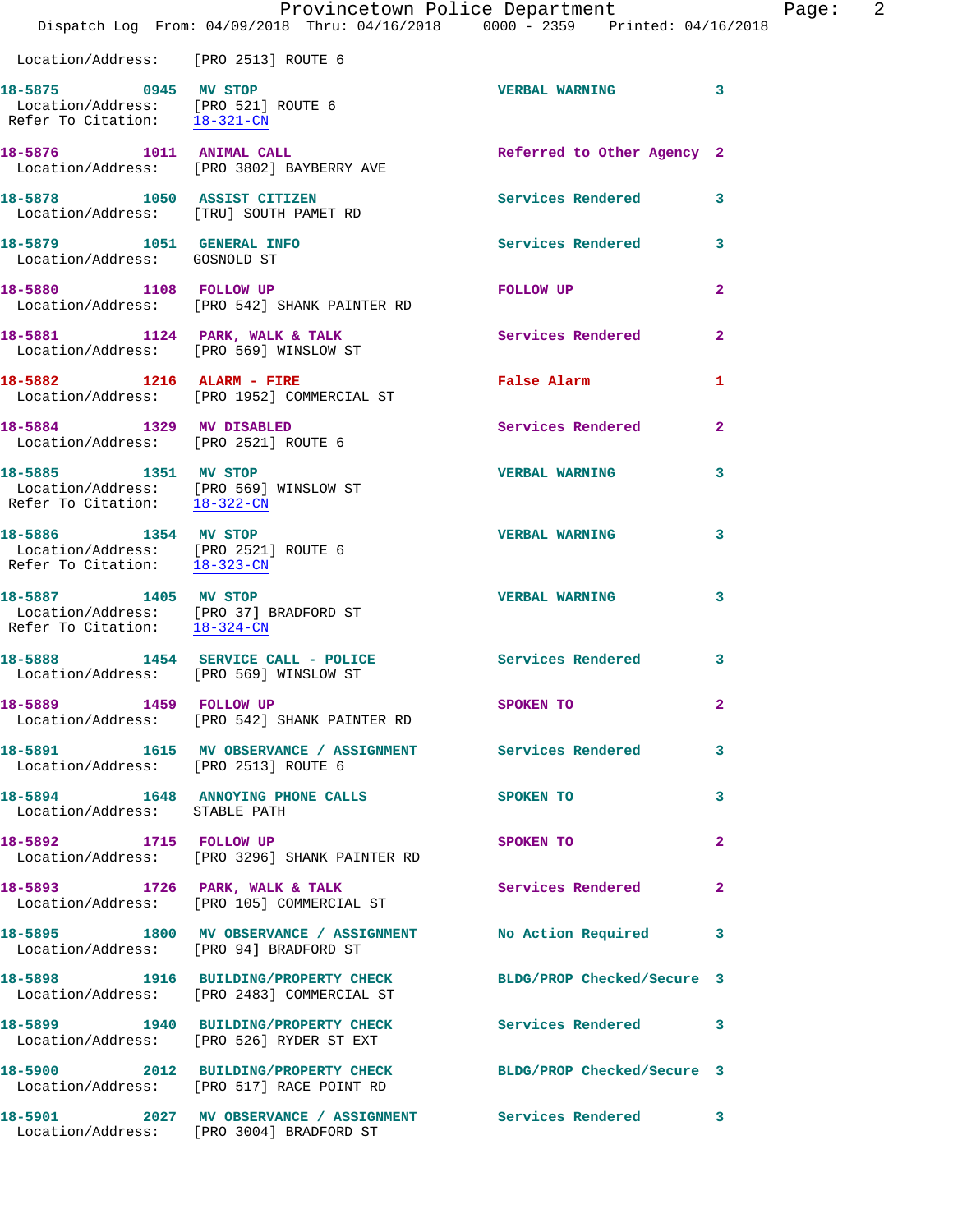|                                                      | 18-5902 2049 MV OBSERVANCE / ASSIGNMENT Services Rendered 3<br>Location/Address: HIGH POLE HILL + BRADFORD ST |                                            |   |
|------------------------------------------------------|---------------------------------------------------------------------------------------------------------------|--------------------------------------------|---|
|                                                      | 18-5903 2121 BUILDING/PROPERTY CHECK<br>Location/Address: [PRO 1778] SHANK PAINTER RD                         | BLDG/PROP Checked/Secure 3                 |   |
| 18-5905 2142 MEDICAL EMERGENCY<br>Location/Address:  | [PRO 1109] SOMERSET RD                                                                                        | <b>Services Rendered</b><br>$\blacksquare$ |   |
|                                                      | 18-5904 2150 BUILDING/PROPERTY CHECK<br>Location/Address: [PRO 545] SHANK PAINTER RD                          | BLDG/PROP Checked/Secure 3                 |   |
|                                                      | 18-5906 2204 BUILDING/PROPERTY CHECK<br>Location/Address: [PRO 2540] RACE POINT RD                            | BLDG/PROP Checked/Secure 3                 |   |
|                                                      | 18-5907 2217 BUILDING/PROPERTY CHECK<br>Location/Address: [PRO 2481] TREMONT ST                               | <b>Services Rendered</b>                   | 3 |
| Location/Address: [PRO 521] ROUTE 6                  | 18-5908 2327 BUILDING/PROPERTY CHECK                                                                          | BLDG/PROP Checked/Secure 3                 |   |
|                                                      | 18-5909 2335 MV OBSERVANCE / ASSIGNMENT<br>Location/Address: [PRO 2494] BRADFORD ST                           | <b>Services Rendered</b>                   | 3 |
| 18-5910 2343 MV STOP<br>Refer To Citation: 18-325-CN | Location/Address: JOHNSON ST + BRADFORD ST                                                                    | <b>VERBAL WARNING</b>                      | 3 |
| For Date: $04/10/2018$ - Tuesday                     |                                                                                                               |                                            |   |
|                                                      | 18-5912 0019 BUILDING/PROPERTY CHECK<br>Location/Address: [PRO 530] SHANK PAINTER RD                          | BLDG/PROP Checked/Secure 3                 |   |
|                                                      | 18-5911 0022 BUILDING/PROPERTY CHECK<br>Location/Address: [PRO 1989] COMMERCIAL ST                            | BLDG/PROP Checked/Secure 3                 |   |
|                                                      | 18-5913 0030 MV OBSERVANCE / ASSIGNMENT Services Rendered                                                     |                                            | 3 |

Location/Address: ROUTE 6 + HOWLAND ST

Location/Address: BRADFORD ST + RYDER ST

Location/Address: [PRO 530] SHANK PAINTER RD

Location/Address: [PRO 3430] COMMERCIAL ST

**18-5916 0133 BUILDING/PROPERTY CHECK BLDG/PROP Checked/Secure 3**  Location/Address: [PRO 512] PRINCE ST

Location/Address: [PRO 1927] SOPER ST

Location/Address: [PRO 447] JEROME SMITH RD

Location/Address: [PRO 3259] MACMILLAN WHARF

Location/Address: [PRO 1638] COMMERCIAL ST

Location/Address: ROUTE 6

Location/Address: [PRO 516] RACE POINT RD

**18-5914 0045 MV OBSERVANCE / ASSIGNMENT Services Rendered 3 18-5915 0054 MV OBSERVANCE / ASSIGNMENT Services Rendered 3 18-5917 0130 BUILDING/PROPERTY CHECK BLDG/PROP Checked/Secure 3** 

18-5918 **0155 NOISE COMPLAINT 18-5918 Services Rendered** 3 **18-5919 0446 BUILDING/PROPERTY CHECK BLDG/PROP Checked/Secure 3 18-5921 0529 BUILDING/PROPERTY CHECK Services Rendered 3 18-5922 0538 BUILDING/PROPERTY CHECK BLDG/PROP Checked/Secure 3** 

**18-5923 0548 PARK, WALK & TALK Services Rendered 2** 

**18-5924 0552 MV OBSERVANCE / ASSIGNMENT Services Rendered 3**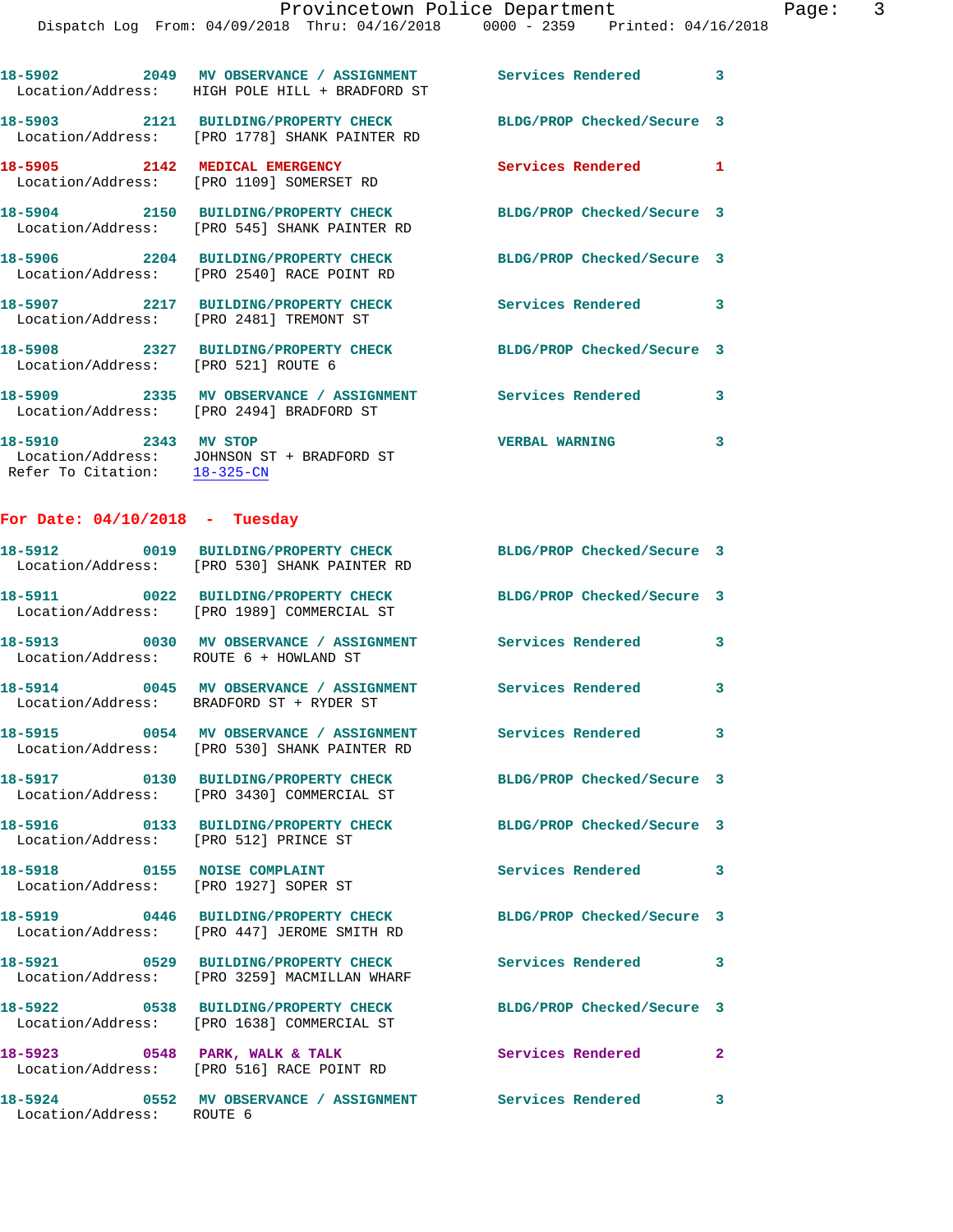|                                        | Provincetown Police Department                                                                                |                            |                |
|----------------------------------------|---------------------------------------------------------------------------------------------------------------|----------------------------|----------------|
|                                        | Dispatch Log From: 04/09/2018 Thru: 04/16/2018 0000 - 2359 Printed: 04/16/2018                                |                            |                |
|                                        | 18-5925 0726 BUILDING/PROPERTY CHECK Services Rendered<br>Location/Address: [PRO 2898] JEROME SMITH RD        |                            | 3              |
| Location/Address: [PRO 569] WINSLOW ST | 18-5926 0756 SERVICE CALL - POLICE                                                                            | Services Rendered          | 3              |
|                                        | 18-5927 0801 FIREARMS / WEAPONS<br>Location/Address: [PRO 542] SHANK PAINTER RD                               | Services Rendered          | $\overline{2}$ |
| Location/Address: [PRO 3440] ROUTE 6   | 18-5928       0859   MV OBSERVANCE / ASSIGNMENT      Services Rendered                                        |                            | 3              |
| 18-5929 0915 ANIMAL CALL               | Location/Address: [PRO 542] SHANK PAINTER RD                                                                  | Services Rendered          | $\overline{2}$ |
| 18-5930 0938 HAZARDS                   | Location/Address: [PRO 1237] MILLER HILL RD                                                                   | Referred to Other Agency 3 |                |
|                                        | 18-5931 0955 BUILDING/PROPERTY CHECK<br>Location/Address: [PRO 2206] PILGRIMS LANDING                         | BLDG/PROP Checked/Secure 3 |                |
|                                        | 18-5934 1005 PARK, WALK & TALK<br>Location/Address: [PRO 105] COMMERCIAL ST                                   | Services Rendered          | $\mathbf{2}$   |
|                                        | 18-5933 1009 BUILDING/PROPERTY CHECK Services Rendered<br>Location/Address: [PRO 2490] PROVINCELANDS RD       |                            | 3              |
|                                        | 18-5935 1047 BUILDING/PROPERTY CHECK<br>Location/Address: [PRO 3259] MACMILLAN WHARF                          | <b>Services Rendered</b>   | 3              |
|                                        | 18-5936 1109 MEDICAL EMERGENCY<br>Location/Address: [PRO 442] HARRY KEMP WAY                                  | <b>Services Rendered</b>   | 1              |
|                                        | 18-5937 1119 MEDICAL EMERGENCY<br>Location/Address: [PRO 440] HARRY KEMP WAY                                  | Transported to Hospital    | 1              |
|                                        | 18-5939 1125 HARASSMENT / THREATS<br>Location/Address: [PRO 3432] COMMERCIAL ST                               | <b>FOLLOW UP</b>           | $\overline{a}$ |
| Location/Address: [PRO 3287] ROUTE 6   | 18-5940 1139 BUILDING/PROPERTY CHECK                                                                          | BLDG/PROP Checked/Secure 3 |                |
| 18-5941 1140 PET BIN                   | Location/Address: [PRO 3296] SHANK PAINTER RD                                                                 | <b>Services Rendered</b>   |                |
|                                        | 18-5942 1145 ASSIST DEPARTMENT / MUTUAL AID Services Rendered<br>Location/Address: [PRO 542] SHANK PAINTER RD |                            | 3              |
|                                        | 18-5943 1209 DISTURBANCE - FIGHT / ARGUMENT Services Rendered<br>Location/Address: [PRO 526] RYDER ST EXT     |                            | 1              |
| 18-5944 1247 FOLLOW UP                 | Location/Address: [PRO 542] SHANK PAINTER RD                                                                  | Services Rendered          | $\overline{a}$ |
|                                        | 18-5945 1314 LARCENY / FORGERY / FRAUD Services Rendered<br>Location/Address: [PRO 1643] HARRY KEMP WAY       |                            | 3              |
|                                        | 18-5946 1314 COMPLAINT - GENERAL<br>Location/Address: [PRO 3463] COMMERCIAL ST                                | <b>Services Rendered</b>   | 3              |
|                                        | 18-5947 1333 PARK, WALK & TALK<br>Location/Address: [PRO 537] SHANK PAINTER RD                                | Services Rendered          | $\mathbf{2}$   |
| 18-5948 1404 FOLLOW UP                 | Location/Address: [PRO 3442] COMMERCIAL ST                                                                    | Services Rendered          | $\mathbf{2}$   |
| 18-5949 1455 FOLLOW UP                 | Location/Address: [PRO 542] SHANK PAINTER RD                                                                  | SPOKEN TO                  | $\mathbf{2}$   |
|                                        | 18-5950 1457 SERVICE CALL - POLICE National Services Rendered 3                                               |                            |                |

Location/Address: [PRO 569] WINSLOW ST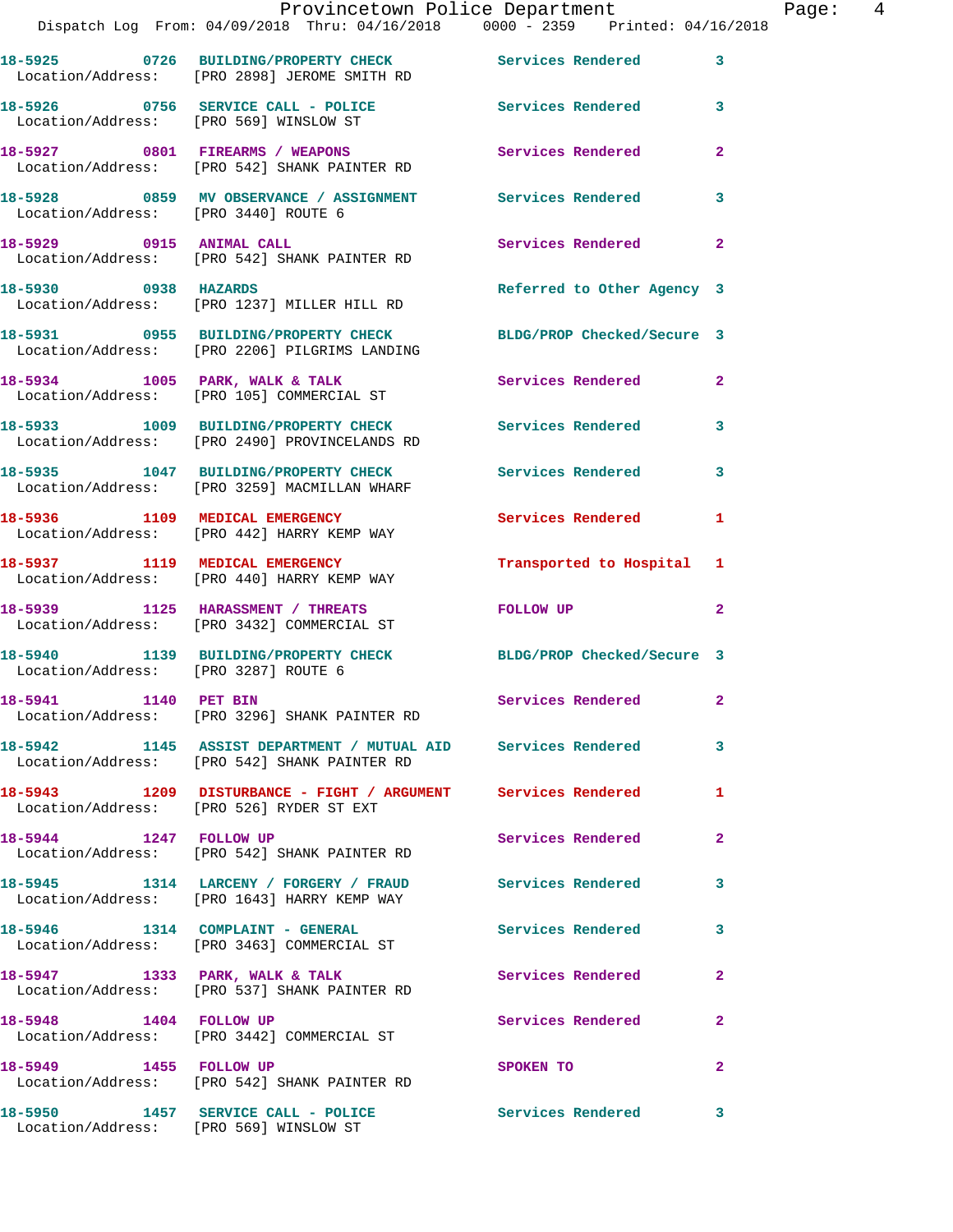|                                                                                              | 18-5951 1506 FOLLOW UP<br>Location/Address: [PRO 3296] SHANK PAINTER RD                          | Services Rendered          | $\overline{2}$ |
|----------------------------------------------------------------------------------------------|--------------------------------------------------------------------------------------------------|----------------------------|----------------|
| 18-5952 1521 PARK, WALK & TALK                                                               | Location/Address: [PRO 105] COMMERCIAL ST                                                        | SPOKEN TO                  | $\overline{a}$ |
| Location/Address: [PRO 3420] JOHNSON ST                                                      | 18-5953 1524 LARCENY / FORGERY / FRAUD                                                           | <b>SPOKEN TO</b>           | $\mathbf{2}$   |
|                                                                                              | 18-5955 1713 BUILDING/PROPERTY CHECK<br>Location/Address: [PRO 2898] JEROME SMITH RD             | <b>Services Rendered</b>   | 3              |
|                                                                                              | 18-5956 1713 SERVICE CALL - POLICE<br>Location/Address: [PRO 105] COMMERCIAL ST                  | <b>Services Rendered</b>   | 3              |
| 18-5957 1715 GENERAL INFO                                                                    | Location/Address: [PRO 2343] BREWSTER ST                                                         | Services Rendered          | 3              |
|                                                                                              | 18-5958 1720 MV OBSERVANCE / ASSIGNMENT<br>Location/Address: [PRO 4041] BRADFORD ST              | Services Rendered          | 3              |
|                                                                                              | 18-5959 1745 MV OBSERVANCE / ASSIGNMENT<br>Location/Address: [PRO 537] SHANK PAINTER RD          | Services Rendered          | 3              |
| 18-5962 1907 ANIMAL CALL                                                                     | Location/Address: [PRO 2542] COMMERCIAL ST                                                       | Services Rendered          | $\mathbf{2}$   |
|                                                                                              | 18-5963 1916 BUILDING/PROPERTY CHECK<br>Location/Address: [PRO 2490] PROVINCELANDS RD            | BLDG/PROP Checked/Secure 3 |                |
| Location/Address: [PRO 3440] ROUTE 6                                                         | 18-5964 1923 MV OBSERVANCE / ASSIGNMENT Services Rendered                                        |                            | 3              |
|                                                                                              | 18-5965 1926 BUILDING/PROPERTY CHECK<br>Location/Address: [PRO 519] RACE POINT RD                | BLD/PROP CHECKED UNSECUR 3 |                |
| 18-5967 1956 MV STOP<br>Location/Address: [PRO 2513] ROUTE 6<br>Refer To Citation: 18-326-CN |                                                                                                  | <b>VERBAL WARNING</b>      | 3              |
| Location/Address: [PRO 2521] ROUTE 6                                                         | 18-5968 2011 MV OBSERVANCE / ASSIGNMENT Services Rendered                                        |                            | 3              |
| 18-5969                                                                                      | 2023 BUILDING/PROPERTY CHECK Services Rendered 3<br>Location/Address: [PRO 3259] MACMILLAN WHARF |                            |                |
|                                                                                              | 18-5970 2028 BUILDING/PROPERTY CHECK<br>Location/Address: [PRO 447] JEROME SMITH RD              | Services Rendered          | 3              |
| 18-5973 2046 MEDICAL EMERGENCY<br>Location/Address: COURT ST                                 |                                                                                                  | Could Not Locate           | 1              |
| Location/Address: [PRO 94] BRADFORD ST                                                       | 18-5972 2047 BUILDING/PROPERTY CHECK                                                             | <b>Services Rendered</b>   | 3              |
| Location/Address: [PRO 521] ROUTE 6                                                          | 18-5971 2051 BUILDING/PROPERTY CHECK                                                             | <b>Services Rendered</b>   | 3              |
|                                                                                              | 18-5974 2102 BUILDING/PROPERTY CHECK<br>Location/Address: [PRO 2898] JEROME SMITH RD             | BLDG/PROP Checked/Secure 3 |                |
|                                                                                              | 18-5975 2110 MV OBSERVANCE / ASSIGNMENT<br>Location/Address: [PRO 3430] COMMERCIAL ST            | Services Rendered          | 3              |
| 18-5976 2118 MV STOP<br>Location/Address: RYDER ST<br>Refer To Citation: 18-327-CN           |                                                                                                  | <b>VERBAL WARNING</b>      | 3              |
|                                                                                              | 18-5977 2150 BUILDING/PROPERTY CHECK<br>Location/Address: [PRO 526] RYDER ST EXT                 | Services Rendered 3        |                |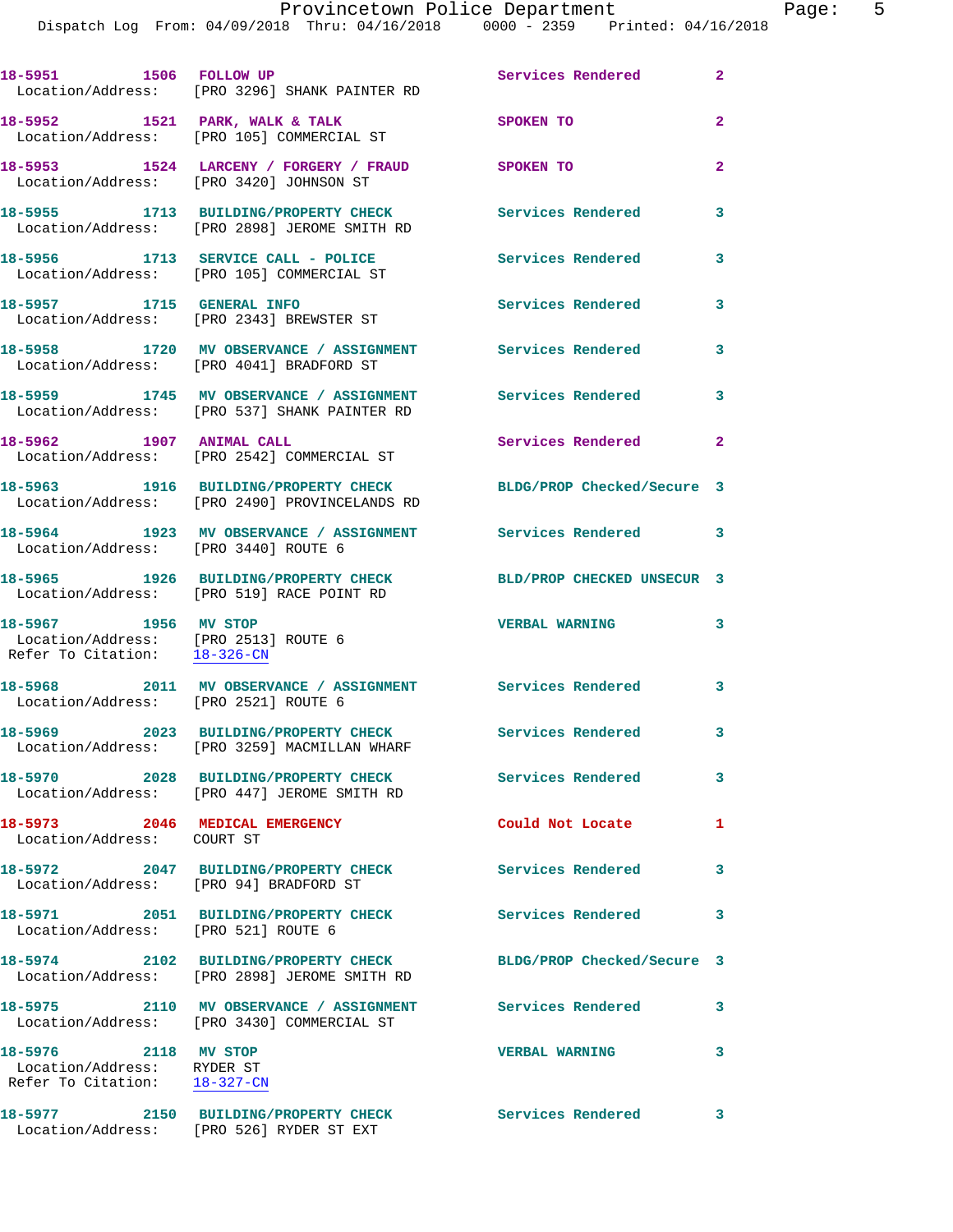|                                                                                   | 18-5979 2205 BUILDING/PROPERTY CHECK BLDG/PROP Checked/Secure 3<br>Location/Address: [PRO 519] RACE POINT RD    |                            |                |
|-----------------------------------------------------------------------------------|-----------------------------------------------------------------------------------------------------------------|----------------------------|----------------|
|                                                                                   | 18-5978 2209 BUILDING/PROPERTY CHECK Services Rendered<br>Location/Address: [PRO 2540] RACE POINT RD            |                            | 3              |
|                                                                                   | 18-5980 2350 BUILDING/PROPERTY CHECK BLDG/PROP Checked/Secure 3<br>Location/Address: [PRO 57] BRADFORD ST       |                            |                |
| For Date: $04/11/2018$ - Wednesday                                                |                                                                                                                 |                            |                |
|                                                                                   | 18-5981 0003 BUILDING/PROPERTY CHECK Services Rendered<br>Location/Address: [PRO 2483] COMMERCIAL ST            |                            | 3              |
|                                                                                   | 18-5982 0011 MV OBSERVANCE / ASSIGNMENT Services Rendered<br>Location/Address: BRADFORD ST + HOWLAND ST         |                            | 3              |
|                                                                                   | 18-5983 0140 BUILDING/PROPERTY CHECK BLDG/PROP Checked/Secure 3<br>Location/Address: [PRO 2977] COMMERCIAL ST   |                            |                |
|                                                                                   | 18-5984 0140 MV OBSERVANCE / ASSIGNMENT Services Rendered<br>Location/Address: [PRO 3912] SHANK PAINTER RD      |                            | 3              |
|                                                                                   | 18-5985 0152 BUILDING/PROPERTY CHECK Services Rendered<br>Location/Address: [PRO 526] RYDER ST EXT              |                            | 3              |
|                                                                                   | 18-5986 0157 PARK, WALK & TALK<br>Location/Address: [PRO 105] COMMERCIAL ST                                     | Services Rendered          | $\mathbf{2}$   |
|                                                                                   | 18-5987 0229 BUILDING/PROPERTY CHECK BLDG/PROP Checked/Secure 3<br>Location/Address: [PRO 3259] MACMILLAN WHARF |                            |                |
|                                                                                   | 18-5988 0250 SUSPICIOUS ACTIVITY<br>Location/Address: [PRO 442] HARRY KEMP WAY                                  | Could Not Locate           | $\mathbf{2}$   |
|                                                                                   | 18-5989 0528 BUILDING/PROPERTY CHECK BLDG/PROP Checked/Secure 3<br>Location/Address: [PRO 545] SHANK PAINTER RD |                            |                |
| Location/Address: ROUTE 6 + HOWLAND ST                                            | 18-5990 6534 MV OBSERVANCE / ASSIGNMENT Services Rendered                                                       |                            | 3              |
| 18-5991 0558 MV STOP<br>Location/Address: ROUTE 6<br>Refer To Citation: 18-328-CN |                                                                                                                 | <b>VERBAL WARNING</b>      | 3              |
|                                                                                   | 18-5992 0606 BUILDING/PROPERTY CHECK<br>Location/Address: [PRO 1778] SHANK PAINTER RD                           | Services Rendered          | 3              |
| Location/Address: [PRO 569] WINSLOW ST                                            | 18-5993 0758 SERVICE CALL - SCHOOL                                                                              | Services Rendered          | 3              |
| 18-5994 0809 MV COMPLAINT                                                         | Location/Address: [PRO 526] RYDER ST EXT                                                                        | Services Rendered          | $\overline{a}$ |
|                                                                                   | 18-5995 0813 SERVICE CALL - POLICE<br>Location/Address: [PRO 542] SHANK PAINTER RD                              | <b>Services Rendered</b>   | 3              |
|                                                                                   | 18-5997 0835 PARK, WALK & TALK<br>Location/Address: [PRO 105] COMMERCIAL ST                                     | Services Rendered          | $\overline{a}$ |
|                                                                                   | 18-5998 0845 PARK, WALK & TALK<br>Location/Address: [PRO 3121] COMMERCIAL ST                                    | Services Rendered          | $\mathbf{2}$   |
| 18-5999 0911 TRAFFIC CONTROL                                                      | Location/Address: SHANK PAINTER RD + BRADFORD ST                                                                | Services Rendered          | 3              |
|                                                                                   | 18-6000 0914 BUILDING/PROPERTY CHECK<br>Location/Address: [PRO 3317] CEMETERY RD                                | BLDG/PROP Checked/Secure 3 | 1              |
|                                                                                   |                                                                                                                 |                            |                |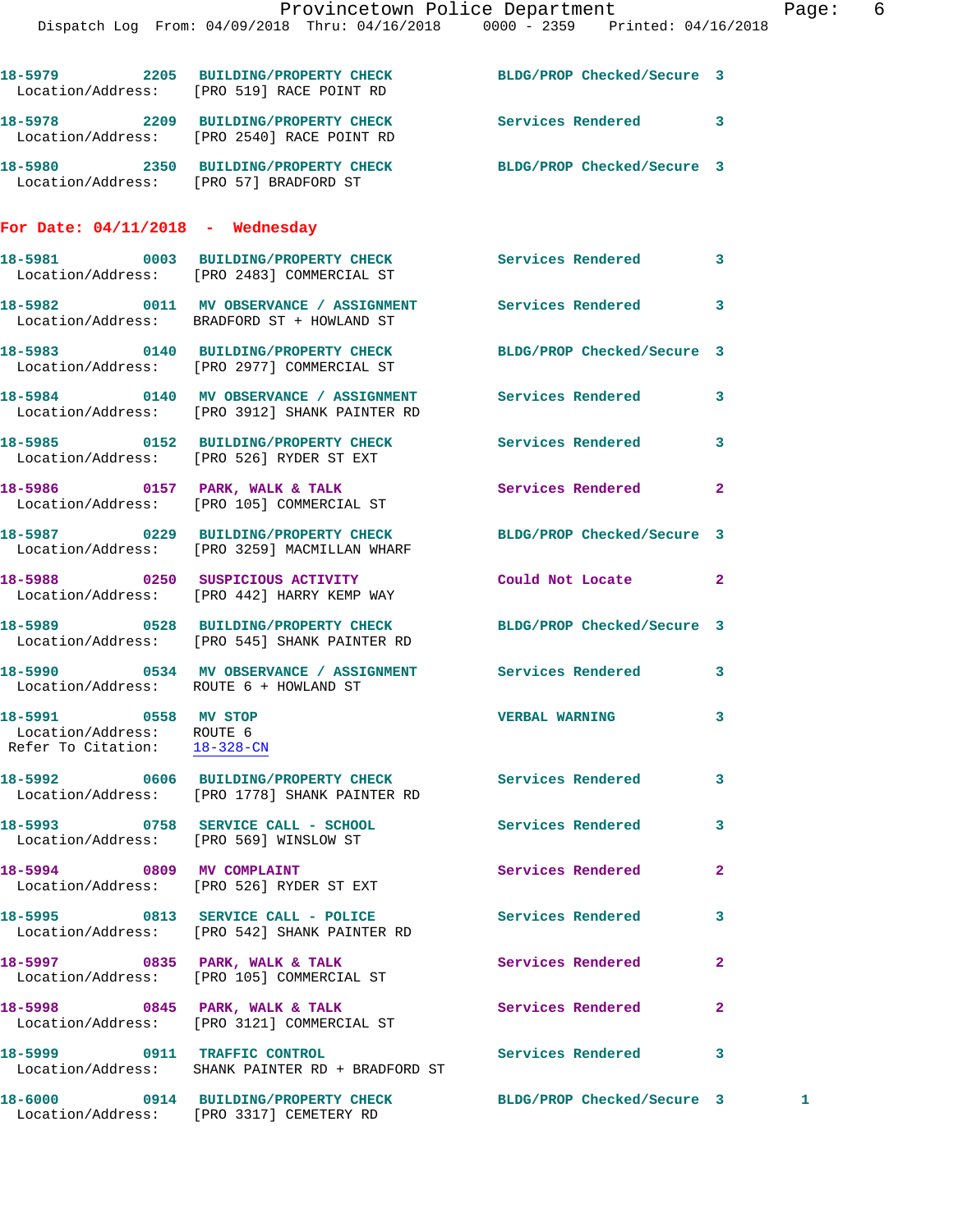|                                                      | Dispatch Log From: 04/09/2018 Thru: 04/16/2018 0000 - 2359 Printed: 04/16/2018                          | Provincetown Police Department |              | Page: | - 7 |
|------------------------------------------------------|---------------------------------------------------------------------------------------------------------|--------------------------------|--------------|-------|-----|
|                                                      | 18-6001 0916 SERVICE CALL - POLICE Services Rendered 3                                                  |                                |              |       |     |
|                                                      | Location/Address: [PRO 542] SHANK PAINTER RD<br>18-6002 0919 PROPERTY DAMAGE Services Rendered 3        |                                |              |       |     |
|                                                      | Location/Address: [PRO 80] CARVER ST                                                                    |                                |              |       |     |
|                                                      | 18-6003 0943 FIRE - OTHER<br>Location/Address: [PRO 2931] COMMERCIAL ST                                 | Services Rendered 1            |              |       |     |
|                                                      | 18-6004 0952 PARK, WALK & TALK<br>Location/Address: [PRO 569] WINSLOW ST                                |                                |              |       |     |
|                                                      | 18-6005 1048 MEDICAL EMERGENCY<br>Location/Address: [PRO 1572] FRANKLIN ST                              | Transported to Hospital 1      |              |       |     |
| Location/Address: COMMERCIAL ST                      | 18-6006 1104 BUILDING/PROPERTY CHECK Services Rendered 3                                                |                                |              |       |     |
| Location/Address: [PRO 2518] ROUTE 6                 | 18-6007 1133 MV OBSERVANCE / ASSIGNMENT Services Rendered 3                                             |                                |              |       |     |
|                                                      | 18-6008 1142 CAT CALL<br>Location/Address: [PRO 2542] COMMERCIAL ST                                     | Services Rendered 2            |              |       |     |
|                                                      | 18-6009 1156 PARK, WALK & TALK 1988 Services Rendered 2<br>Location/Address: [PRO 488] MAYFLOWER ST     |                                |              |       |     |
|                                                      | 18-6010 1206 SERVICE CALL - SCHOOL 5 Services Rendered 3<br>Location/Address: [PRO 569] WINSLOW ST      |                                |              |       |     |
|                                                      | 18-6011 1211 ANIMAL CALL<br>Location/Address: [PRO 595] BRADFORD ST                                     | Services Rendered 2            |              |       |     |
| Location/Address: [PRO 3222] ALDEN ST                | 18-6012 1221 MEDICAL EMERGENCY                                                                          | Transported to Hospital 1      |              |       |     |
|                                                      | 18-6013 1228 SERVICE CALL - PET PANTRY Services Rendered 3<br>Location/Address: [PRO 606] CONWELL ST    |                                |              |       |     |
|                                                      | 18-6014 1232 LOST BIKE<br>Location/Address: [PRO 542] SHANK PAINTER RD                                  | Services Rendered 3            |              |       |     |
|                                                      | 18-6015 1253 PARK, WALK & TALK 5 Services Rendered 2<br>Location/Address: [PRO 285] COMMERCIAL ST       |                                |              |       |     |
| Location/Address: [PRO 2521] ROUTE 6                 | 18-6016 1301 MV OBSERVANCE / ASSIGNMENT Services Rendered 3                                             |                                |              |       |     |
| 18-6018 1316 MV STOP<br>Refer To Citation: 18-329-CN | Location/Address: ANTHONY ST + BRADFORD ST                                                              | <b>VERBAL WARNING</b>          | 3            |       |     |
| 18-6021 1455 FOLLOW UP                               | Location/Address: [PRO 542] SHANK PAINTER RD                                                            | Services Rendered              | $\mathbf{2}$ |       |     |
|                                                      | 18-6022 1459 SERVICE CALL - POLICE 3 Services Rendered 3<br>Location/Address: [PRO 569] WINSLOW ST      |                                |              |       |     |
|                                                      | 18-6024 1515 FOLLOW UP<br>Location/Address: [PRO 542] SHANK PAINTER RD                                  | Services Rendered 2            |              | 1     |     |
|                                                      | 18-6026 1538 MV OBSERVANCE / ASSIGNMENT Services Rendered<br>Location/Address: [PRO 3430] COMMERCIAL ST |                                | 3            |       |     |
|                                                      | 18-6025 1539 MEDICAL EMERGENCY<br>Location/Address: [PRO 106] COMMERCIAL ST                             | Transported to Hospital 1      |              |       |     |
| Location/Address: [PRO 2521] ROUTE 6                 | 18-6028 1629 MV OBSERVANCE / ASSIGNMENT Services Rendered                                               |                                | 3            |       |     |
| 18-6027                                              | 1636 PARK, WALK & TALK                                                                                  | <b>Services Rendered</b> 2     |              |       |     |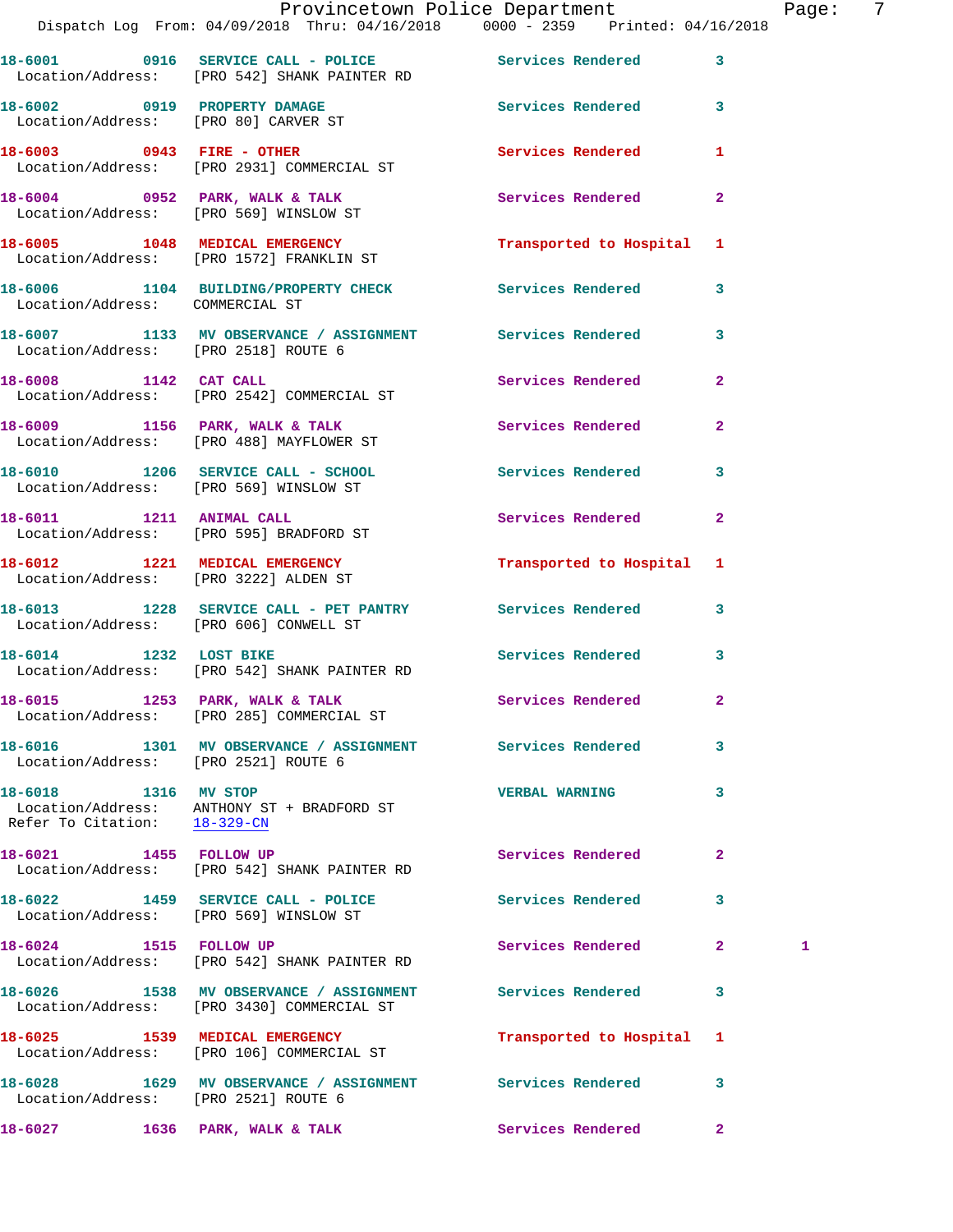|                                                           | Provincetown Police Department                                                                                  |                   |                         |
|-----------------------------------------------------------|-----------------------------------------------------------------------------------------------------------------|-------------------|-------------------------|
|                                                           | Dispatch Log From: 04/09/2018 Thru: 04/16/2018 0000 - 2359 Printed: 04/16/2018                                  |                   |                         |
|                                                           | Location/Address: [PRO 105] COMMERCIAL ST                                                                       |                   |                         |
| 18-6030 1649 ANIMAL CALL<br>Location/Address: BREWSTER ST |                                                                                                                 | Services Rendered | $\overline{a}$          |
|                                                           | 18-6031 1720 BUILDING/PROPERTY CHECK Services Rendered<br>Location/Address: [PRO 3259] MACMILLAN WHARF          |                   | 3                       |
|                                                           | 18-6032 1808 MV OBSERVANCE / ASSIGNMENT Services Rendered<br>Location/Address: [PRO 537] SHANK PAINTER RD       |                   | $\overline{\mathbf{3}}$ |
| Location/Address: [PRO 571] ALDEN ST                      | 18-6033 1815 BUILDING/PROPERTY CHECK BLD/PROP CHECKED UNSECUR 3                                                 |                   |                         |
| Location/Address: [PRO 1666] BANGS ST                     | 18-6034 1829 SERVICE CALL - POLICE                                                                              | <b>SPOKEN TO</b>  | $\overline{\mathbf{3}}$ |
|                                                           | 18-6036 1926 BUILDING/PROPERTY CHECK BLDG/PROP Checked/Secure 3<br>Location/Address: [PRO 519] RACE POINT RD    |                   |                         |
|                                                           | 18-6037 1950 BUILDING/PROPERTY CHECK BLDG/PROP Checked/Secure 3<br>Location/Address: [PRO 539] SHANK PAINTER RD |                   |                         |
| 18-6038 2043 TRESPASS                                     | Location/Address: [PRO 1012] NELSON AVE                                                                         | SPOKEN TO         | $\overline{2}$          |
|                                                           | 18-6039 2131 MV OBSERVANCE / ASSIGNMENT Services Rendered<br>Location/Address: [PRO 2478] BRADFORD ST           |                   | 3                       |
| For Date: $04/12/2018$ - Thursday                         |                                                                                                                 |                   |                         |

Page: 8

## **18-6040 0158 BUILDING/PROPERTY CHECK Services Rendered 3**  Location/Address: [PRO 1778] SHANK PAINTER RD **18-6041 0200 BUILDING/PROPERTY CHECK BLDG/PROP Checked/Secure 3**  Location/Address: [PRO 1778] SHANK PAINTER RD 18-6042 0218 PARK, WALK & TALK **Services Rendered** 2 Location/Address: [PRO 539] SHANK PAINTER RD **18-6043 0328 BUILDING/PROPERTY CHECK Services Rendered 3**  Location/Address: [PRO 2490] PROVINCELANDS RD **18-6044 0419 BUILDING/PROPERTY CHECK BLDG/PROP Checked/Secure 3**  Location/Address: [PRO 3296] SHANK PAINTER RD **18-6045 0421 BUILDING/PROPERTY CHECK BLDG/PROP Checked/Secure 3**  Location/Address: [PRO 512] PRINCE ST **18-6046 0504 BUILDING/PROPERTY CHECK BLDG/PROP Checked/Secure 3**  Location/Address: [PRO 444] HIGH POLE HILL **18-6047 0536 MV OBSERVANCE / ASSIGNMENT Services Rendered 3**  Location/Address: [PRO 2521] ROUTE 6 **18-6048 0545 MV OBSERVANCE / ASSIGNMENT No Action Required 3**  Location/Address: SHANK PAINTER RD + ROUTE 6 **18-6049 0754 SERVICE CALL - SCHOOL Services Rendered 3**  Location/Address: [PRO 569] WINSLOW ST **18-6051 0957 ALARM - FIRE Services Rendered 1**  Location/Address: [PRO 106] COMMERCIAL ST 18-6050 **0959 MV OBSERVANCE / ASSIGNMENT** Services Rendered 3 Location/Address: ROUTE 6 + SNAIL RD **18-6052 1018 BUILDING/PROPERTY CHECK Services Rendered 3**

Location/Address: [PRO 2540] RACE POINT RD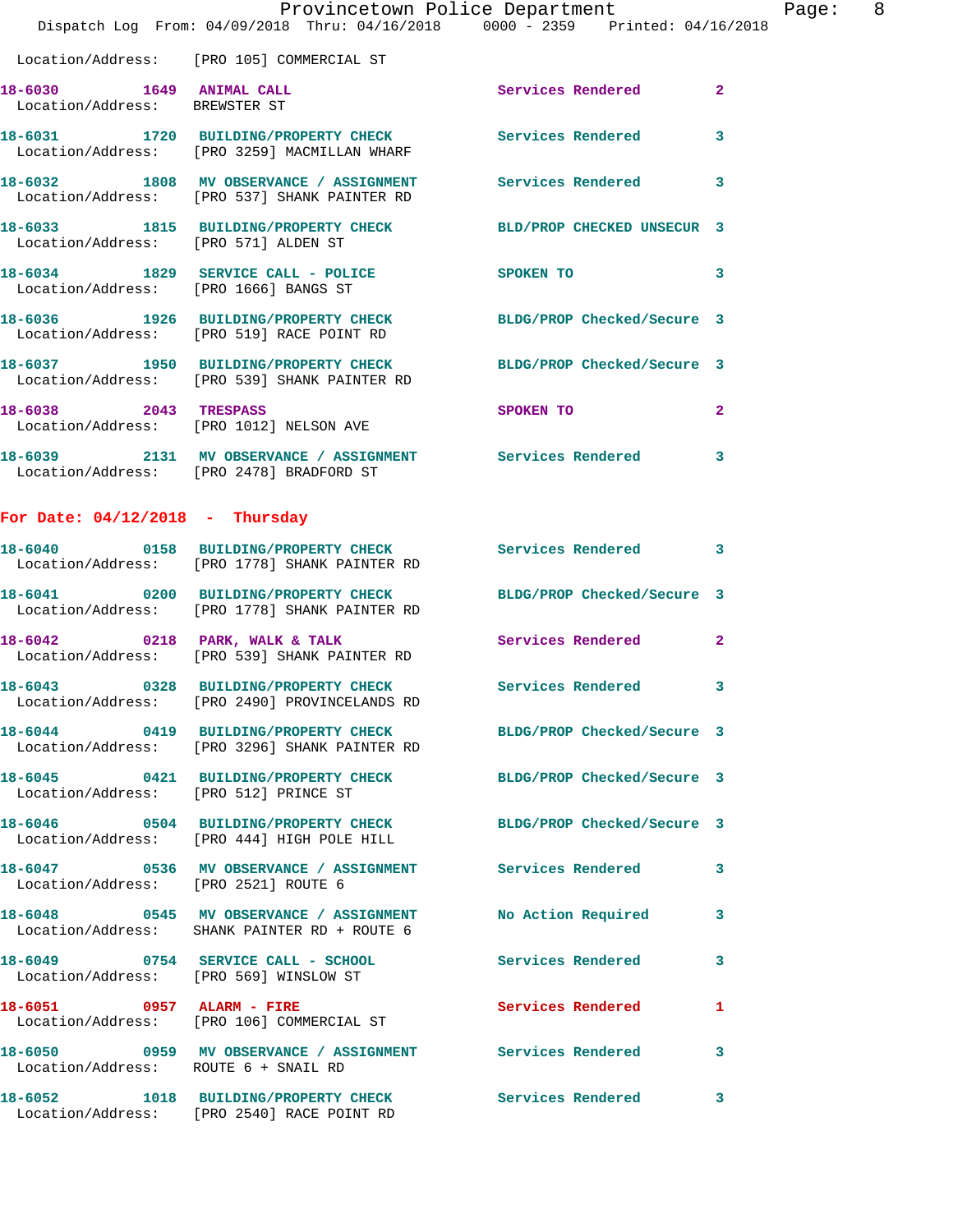|                                                                      | Dispatch Log From: 04/09/2018 Thru: 04/16/2018 0000 - 2359 Printed: 04/16/2018                                  | Provincetown Police Department |              | Page: 9 |
|----------------------------------------------------------------------|-----------------------------------------------------------------------------------------------------------------|--------------------------------|--------------|---------|
|                                                                      | 18-6053 1110 ESCORT / TRANSPORT Services Rendered 3<br>Location/Address: [PRO 105] COMMERCIAL ST                |                                | 1            |         |
|                                                                      | 18-6054 1144 SERVICE CALL - SCHOOL Services Rendered 3<br>Location/Address: [PRO 569] WINSLOW ST                |                                |              |         |
|                                                                      | 18-6055 1236 PARK, WALK & TALK<br>Location/Address: [PRO 2483] COMMERCIAL ST                                    | Services Rendered              | $\mathbf{2}$ |         |
|                                                                      | 18-6057 1256 MV STOP<br>Location/Address: [PRO 2513] ROUTE 6<br>Refer To Citation: <u>18-330-CN</u>             | <b>VERBAL WARNING</b>          | 3            |         |
| 18-6058 1307 MV STOP                                                 | Location/Address: [PRO 2521] ROUTE 6<br>Refer To Citation: $\frac{18-331-CN}{18-331-CN}$                        | <b>VERBAL WARNING</b>          | 3            |         |
|                                                                      | 18-6059 1320 LOST CELLPHONE<br>Location/Address: [PRO 1952] COMMERCIAL ST                                       | Services Rendered              | 3            |         |
|                                                                      | 18-6060 1416 MV OBSERVANCE / ASSIGNMENT Services Rendered 3<br>Location/Address: BRADFORD ST + STANDISH ST      |                                |              |         |
|                                                                      | 18-6061 1540 BUILDING/PROPERTY CHECK BLDG/PROP Checked/Secure 3<br>Location/Address: [PRO 539] SHANK PAINTER RD |                                |              |         |
|                                                                      | 18-6062 1544 PARK, WALK & TALK<br>Location/Address: [PRO 105] COMMERCIAL ST                                     | Services Rendered              | $\mathbf{2}$ |         |
|                                                                      | 18-6063 1628 SERVICE CALL - POLICE<br>Location/Address: [BAR 542] SHANK PAINTER RD                              | Services Rendered 3            |              |         |
|                                                                      | 16-6064 1639 BUILDING/PROPERTY CHECK BLDG/PROP Checked/Secure 3<br>Location/Address: [PRO 447] JEROME SMITH RD  |                                |              |         |
|                                                                      | 18-6065 1725 MV OBSERVANCE / ASSIGNMENT Services Rendered 3<br>Location/Address: [PRO 2577] BRADFORD ST         |                                |              |         |
| 18-6066 1748 MV STOP<br>Refer To Citation: 18-332-CN                 | Location: [PRO 3431] LOPES SQUARE                                                                               | <b>VERBAL WARNING</b>          | 3            |         |
|                                                                      | 18-6068 2001 MEDICAL EMERGENCY<br>Location/Address: [PRO 1892] SHANK PAINTER RD                                 | Transported to Hospital 1      |              |         |
|                                                                      | 18-6070 2025 BUILDING/PROPERTY CHECK BLDG/PROP Checked/Secure 3<br>Location/Address: [PRO 444] HIGH POLE HILL   |                                |              |         |
| 18-6071 2051 ASSIST CITIZEN<br>Location/Address: [PRO 1662] PEARL ST |                                                                                                                 | SPOKEN TO                      | 3            |         |
| Location/Address: [PRO 2521] ROUTE 6                                 | 18-6072 2156 ASSIST DEPARTMENT / MUTUAL AID Services Rendered 3                                                 |                                |              |         |
| For Date: $04/13/2018$ - Friday                                      |                                                                                                                 |                                |              |         |
|                                                                      | 18-6073 0024 SUSPICIOUS ACTIVITY<br>Location/Address: [PRO 909] CREEK HILL RD                                   | Services Rendered 2            |              |         |
|                                                                      | 18-6074 0106 BUILDING/PROPERTY CHECK BLDG/PROP Checked/Secure 3<br>Location/Address: [PRO 3259] MACMILLAN WHARF |                                |              |         |
|                                                                      | 18-6075 0131 BUILDING/PROPERTY CHECK<br>Location/Address: [PRO 3430] COMMERCIAL ST                              | Services Rendered              | -3           |         |
|                                                                      | 18-6076  0155 BUILDING/PROPERTY CHECK BLDG/PROP Checked/Secure 3<br>Location/Address: [PRO 444] HIGH POLE HILL  |                                |              |         |
|                                                                      | 18-6077 0200 BUILDING/PROPERTY CHECK<br>Location/Address: [PRO 526] RYDER ST EXT                                | Services Rendered 3            |              |         |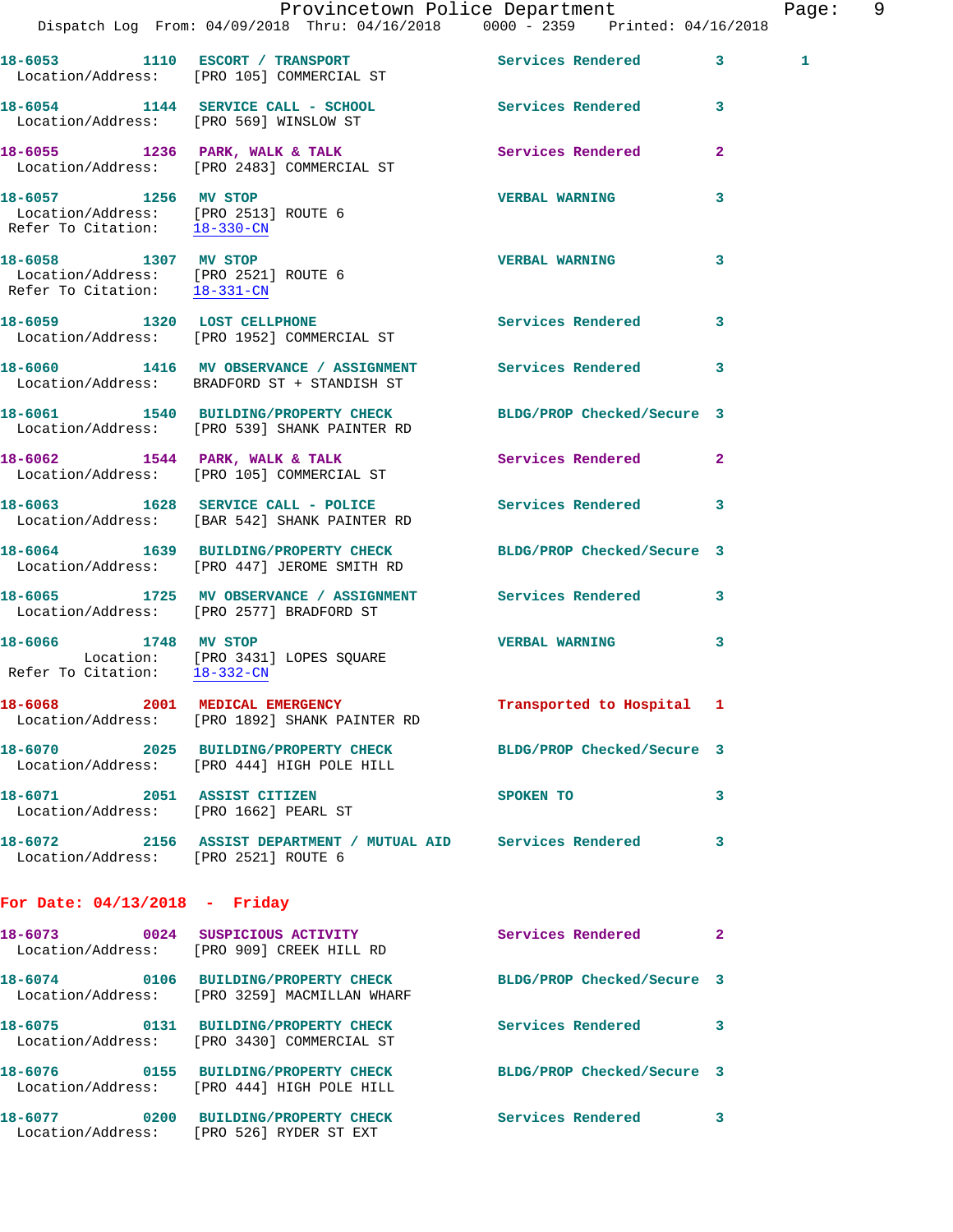Dispatch Log From: 04/09/2018 Thru: 04/16/2018 0000 - 2359 Printed: 04/16/2018

|                                                                                   | 18-6078 0215 MV OBSERVANCE / ASSIGNMENT No Action Required 3<br>Location/Address: HOWLAND ST + BRADFORD ST  |                            |                |
|-----------------------------------------------------------------------------------|-------------------------------------------------------------------------------------------------------------|----------------------------|----------------|
| 18-6079 0221 MV STOP<br>Location/Address: ROUTE 6<br>Refer To Citation: 18-333-CN |                                                                                                             | <b>VERBAL WARNING</b>      | 3              |
|                                                                                   | 18-6081 0236 ALARM - GENERAL<br>Location/Address: [PRO 269] COMMERCIAL ST                                   | False Alarm                | $\mathbf{1}$   |
|                                                                                   | 18-6080 0237 MV OBSERVANCE / ASSIGNMENT No Action Required 3<br>Location/Address: [PRO 2489] BRADFORD ST    |                            |                |
|                                                                                   | 18-6082 0324 BUILDING/PROPERTY CHECK<br>Location/Address: [PRO 2898] JEROME SMITH RD                        | BLDG/PROP Checked/Secure 3 |                |
|                                                                                   | 18-6083 0329 MV OBSERVANCE / ASSIGNMENT<br>Location/Address: [PRO 2489] BRADFORD ST                         | Services Rendered 3        |                |
|                                                                                   | 18-6084 0419 BUILDING/PROPERTY CHECK<br>Location/Address: [PRO 2483] COMMERCIAL ST                          | Services Rendered 3        |                |
| Location/Address: [PRO 569] WINSLOW ST                                            | 18-6085 0548 BUILDING/PROPERTY CHECK                                                                        | BLDG/PROP Checked/Secure 3 |                |
| 18-6086 0759 HIGH FIVE<br>Location/Address: [PRO 569] WINSLOW ST                  |                                                                                                             | Services Rendered          | $\mathbf{2}$   |
| Location/Address: [PRO 569] WINSLOW ST                                            | 18-6087 0806 SERVICE CALL - POLICE                                                                          | <b>Services Rendered</b>   | 3              |
| Location/Address: COMMERCIAL ST                                                   | 18-6088 0838 PARK, WALK & TALK                                                                              | <b>Services Rendered</b>   | $\overline{2}$ |
|                                                                                   | 18-6089 0859 MV OBSERVANCE / ASSIGNMENT<br>Location/Address: COMMERCIAL ST + SNAIL RD                       | Services Rendered          | 3              |
| Location/Address: [PRO 571] ALDEN ST                                              | 18-6090 0932 SERVICE CALL - POLICE 3 Services Rendered                                                      |                            | 3              |
|                                                                                   | 18-6091 0951 PET PANTRY<br>Location/Address: [PRO 3296] SHANK PAINTER RD                                    | <b>Services Rendered</b>   | $\mathbf{2}$   |
| 0955 IRS SCAM<br>18-6094                                                          | Location/Address: [PRO 542] SHANK PAINTER RD                                                                | Services Rendered 3        |                |
| 18-6093 1056 ALARM - FIRE<br>Location/Address: COMMERCIAL ST                      |                                                                                                             | False Alarm                | $\mathbf{1}$   |
|                                                                                   | 18-6095 1121 BUILDING/PROPERTY CHECK<br>Location/Address: [PRO 2206] PILGRIMS LANDING                       | Services Rendered          | 3              |
|                                                                                   | 18-6097 1145 MV OBSERVANCE / ASSIGNMENT Services Rendered<br>Location/Address: BRADFORD ST + HIGH POLE HILL |                            | 3              |
| 18-6098 1145 LOST PROPERTY                                                        | Location/Address: [PRO 542] SHANK PAINTER RD                                                                | <b>Services Rendered</b>   | 3              |
| 18-6099 1213 PARK, WALK & TALK<br>Location/Address: COMMERCIAL ST                 |                                                                                                             | Services Rendered          | $\overline{a}$ |
| 18-6101 1317 FOLLOW UP                                                            | Location/Address: [PRO 519] RACE POINT RD                                                                   | Could Not Locate           | $\mathbf{2}$   |
| 18-6103 1437 MV DISABLED                                                          | Location/Address: ROUTE 6 + PROVINCELANDS RD                                                                | Services Rendered          | $\overline{a}$ |
|                                                                                   | 18-6104 1450 SERVICE CALL - POLICE<br>Location/Address: [PRO 569] WINSLOW ST                                | Services Rendered 3        |                |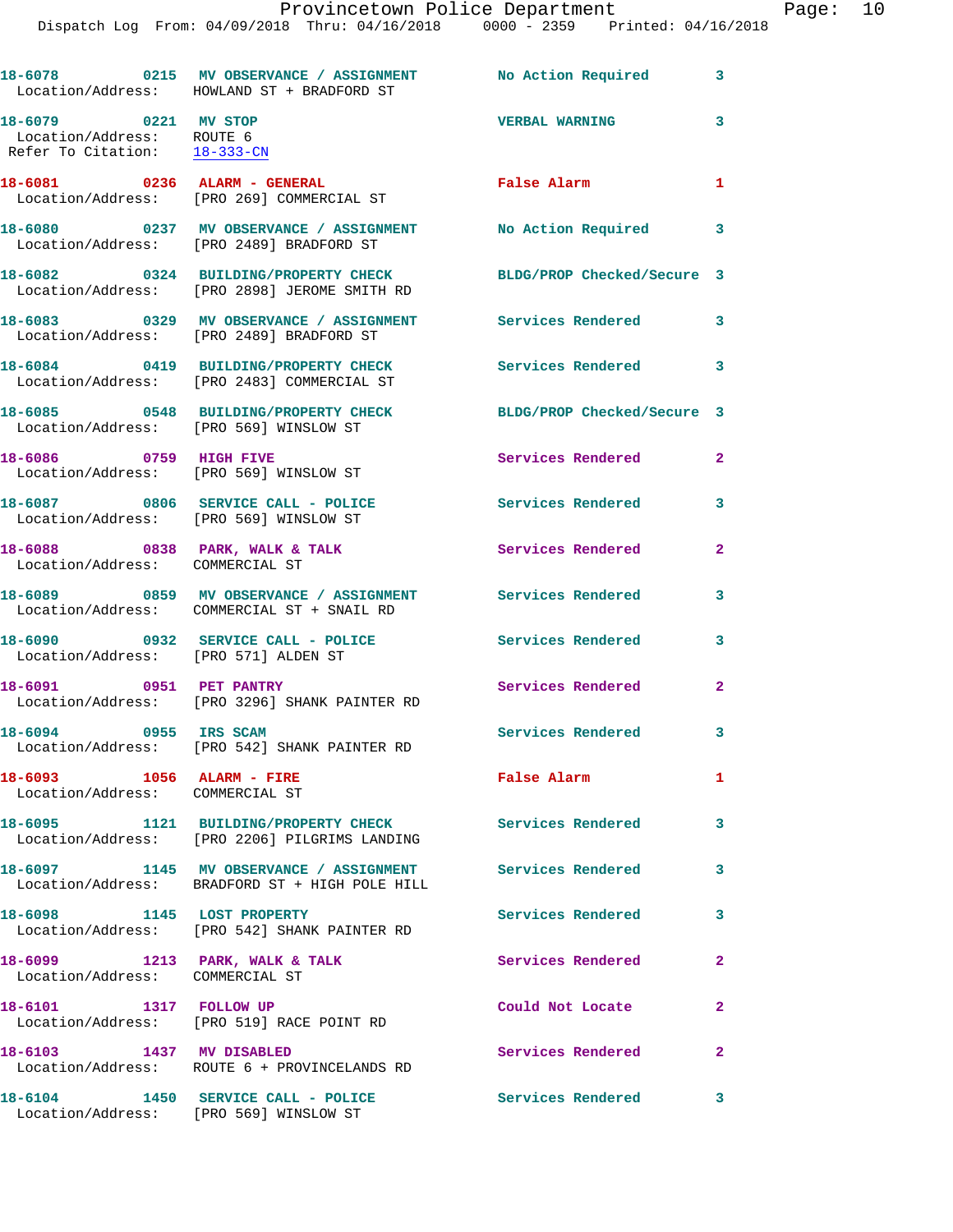|                                                                         | Provincetown Police Department                                                                                        |                            |                |
|-------------------------------------------------------------------------|-----------------------------------------------------------------------------------------------------------------------|----------------------------|----------------|
|                                                                         | Dispatch Log From: 04/09/2018 Thru: 04/16/2018 0000 - 2359 Printed: 04/16/2018                                        |                            |                |
|                                                                         | 18-6105 1502 MEDICAL EMERGENCY<br>Location/Address: [PRO 440] HARRY KEMP WAY                                          | Transported to Hospital 1  |                |
|                                                                         | 18-6108 1533 DOLPHINS CONCERN<br>Location/Address: [PRO 106] COMMERCIAL ST                                            | Referred to Other Agency 2 |                |
|                                                                         | 18-6109 1616 PARK, WALK & TALK<br>Location/Address: [PRO 105] COMMERCIAL ST                                           | Services Rendered          | $\overline{a}$ |
| 18-6110 1715 MEDICAL EMERGENCY<br>Location/Address: [PRO 3222] ALDEN ST |                                                                                                                       | Transported to Hospital 1  |                |
|                                                                         | 18-6111 1930 BUILDING/PROPERTY CHECK<br>Location/Address: [PRO 175] COMMERCIAL ST                                     | BLDG/PROP Checked/Secure 3 |                |
|                                                                         | 18-6112 1949 BUILDING/PROPERTY CHECK<br>Location/Address: [PRO 539] SHANK PAINTER RD                                  | <b>Services Rendered</b>   | 3              |
|                                                                         | 18-6113 2000 BUILDING/PROPERTY CHECK<br>Location/Address: [PRO 444] HIGH POLE HILL                                    | BLDG/PROP Checked/Secure 3 |                |
| Location/Address: COMMERCIAL ST                                         | 18-6114 2036 PARK, WALK & TALK                                                                                        | Services Rendered          | $\overline{a}$ |
|                                                                         | 18-6115 2046 MEDICAL EMERGENCY<br>Location/Address: [PRO 442] HARRY KEMP WAY                                          | <b>PATIENT REFUSAL</b>     | 1              |
|                                                                         | 18-6116 2201 BUILDING/PROPERTY CHECK<br>Location/Address: [PRO 2206] PILGRIMS LANDING                                 | <b>Services Rendered</b>   | 3              |
|                                                                         | 18-6117 2211 MEDICAL EMERGENCY<br>Location/Address: [PRO 442] HARRY KEMP WAY                                          | Transported to Hospital 1  |                |
| Location/Address: [PRO 1646] WINSLOW ST                                 | 18-6119 2333 BUILDING/PROPERTY CHECK                                                                                  | BLDG/PROP Checked/Secure 3 |                |
| For Date: $04/14/2018$ - Saturday                                       |                                                                                                                       |                            |                |
|                                                                         | 18-6121 0006 BAR CHECK<br>Location/Address: [PRO 2737] COMMERCIAL ST                                                  | No Action Required         | $\overline{2}$ |
| 18-6122 0010 BAR CHECK                                                  | Location/Address: [PRO 399] COMMERCIAL ST                                                                             | No Action Required         |                |
| 18-6123 0014 BAR CHECK                                                  | Location/Address: [PRO 272] COMMERCIAL ST                                                                             | No Action Required         | $\overline{a}$ |
|                                                                         | 18-6124 0018 BUILDING/PROPERTY CHECK<br>Location/Address: [PRO 3163] WINTHROP ST                                      | BLDG/PROP Checked/Secure 3 |                |
| Location/Address: COMMERCIAL ST                                         | 18-6125 0044 PARK, WALK & TALK                                                                                        | Services Rendered          | $\mathbf{2}$   |
|                                                                         | 18-6126 0105 BUILDING/PROPERTY CHECK<br>Location/Address: [PRO 1202] COMMERCIAL ST                                    | BLDG/PROP Checked/Secure 3 |                |
|                                                                         | 18-6127  0126 MV OBSERVANCE / ASSIGNMENT Services Rendered<br>Location/Address: BRADFORD ST + SHANK PAINTER RD        |                            | 3              |
|                                                                         | 18-6128 			 0130 BUILDING/PROPERTY CHECK 				BLDG/PROP Checked/Secure 3<br>Location/Address: [PRO 2540] RACE POINT RD |                            |                |
|                                                                         | 18-6129       0203   MV OBSERVANCE / ASSIGNMENT       No Action Required<br>Location: [PRO 3672] TOWN LINE            |                            | 3              |
| 18-6130 0214 MV STOP<br>Refer To Citation: 18-334-CN                    | Location/Address: [PRO 1892] SHANK PAINTER RD                                                                         | <b>VERBAL WARNING</b>      | 3              |

**18-6131 0720 ALARM - GENERAL False Alarm 1**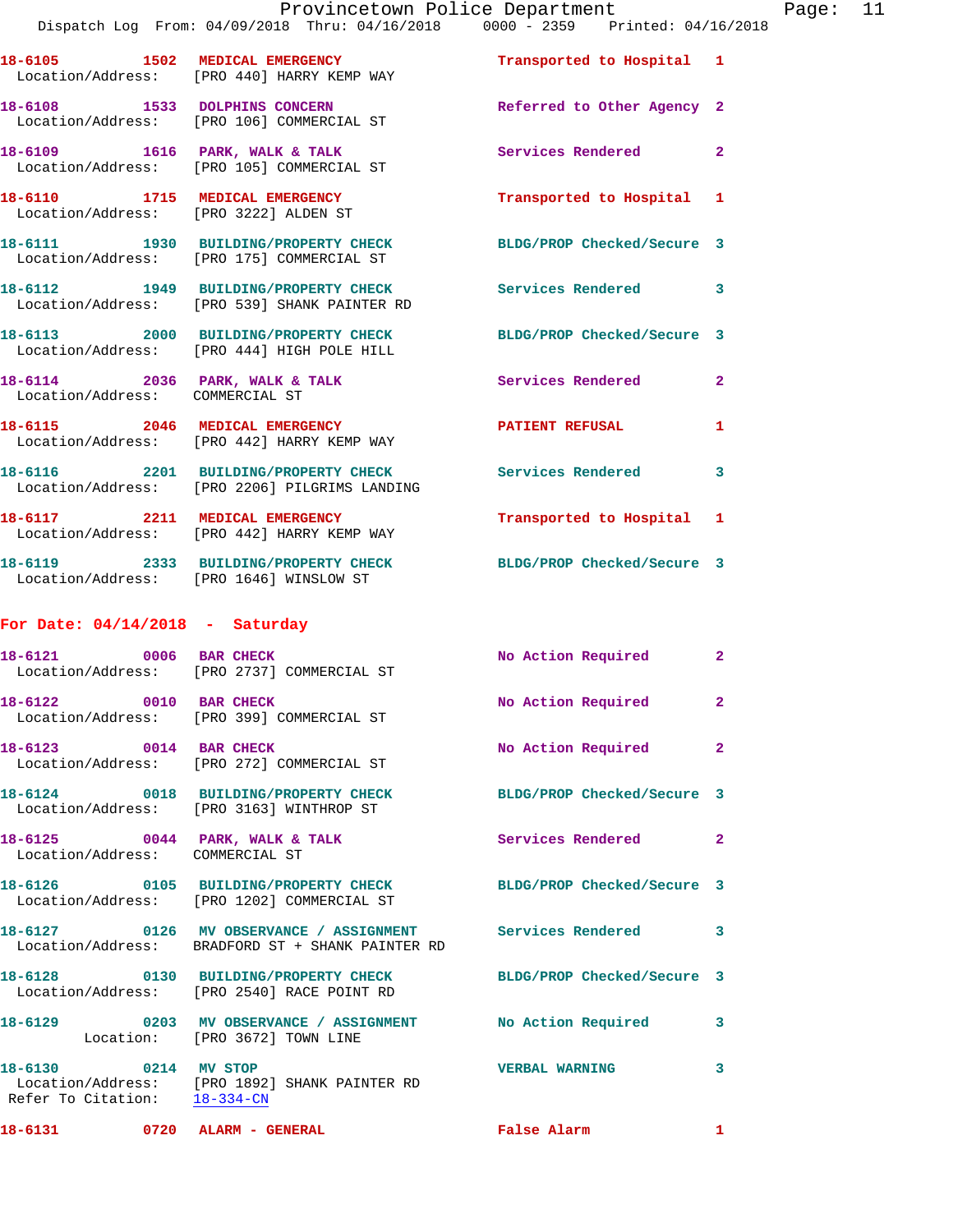|                                                                                              | Provincetown Police Department<br>Dispatch Log From: 04/09/2018 Thru: 04/16/2018 0000 - 2359 Printed: 04/16/2018 |                            |              |
|----------------------------------------------------------------------------------------------|------------------------------------------------------------------------------------------------------------------|----------------------------|--------------|
|                                                                                              | Location/Address: [PRO 106] COMMERCIAL ST                                                                        |                            |              |
|                                                                                              | 18-6132 0802 MV OBSERVANCE / ASSIGNMENT Services Rendered<br>Location/Address: BRADFORD ST + MONTELLO ST         |                            | 3            |
| Location/Address: [PRO 3440] ROUTE 6                                                         | 18-6134 0857 MV OBSERVANCE / ASSIGNMENT Services Rendered                                                        |                            | 3            |
| 18-6160 0900 GENERAL INFO                                                                    | Location/Address: [PRO 976] MAPLE CT                                                                             | <b>Services Rendered</b>   | 3            |
|                                                                                              | 18-6137 0943 MV OBSERVANCE / ASSIGNMENT Services Rendered<br>Location/Address: [PRO 3296] SHANK PAINTER RD       |                            | 3            |
| 18-6138 0952 MV STOP                                                                         | Location/Address: RACE POINT RD + ROUTE 6                                                                        | No Action Required         | 3            |
|                                                                                              | 18-6139 0952 ANIMAL CALL<br>Location/Address: [PRO 725] BRADFORD ST                                              | <b>Services Rendered</b>   | $\mathbf{2}$ |
|                                                                                              | 18-6140 1034 MV OBSERVANCE / ASSIGNMENT Services Rendered<br>Location/Address: [PRO 542] SHANK PAINTER RD        |                            | 3            |
| Refer To Citation: 18-335-CN                                                                 | 18-6141 1041 MV STOP<br>Location/Address: [PRO 3296] SHANK PAINTER RD                                            | <b>VERBAL WARNING</b>      | 3            |
| 18-6142 1053 MV STOP<br>Location/Address: [PRO 2519] ROUTE 6<br>Refer To Citation: 18-336-CN |                                                                                                                  | <b>VERBAL WARNING</b>      | 3            |
| 18-6144 1113 MV STOP<br>Location/Address: [PRO 2519] ROUTE 6<br>Refer To Citation: 18-337-CN |                                                                                                                  | <b>VERBAL WARNING</b>      | 3            |
| Refer To Citation: R8381541                                                                  | 18-6146 1140 MV STOP<br>Location/Address: [PRO 395] COMMERCIAL ST                                                | Citation / Warning Issue 3 |              |
|                                                                                              | 18-6147 1207 PARK, WALK & TALK<br>Location: [PRO 3431] LOPES SQUARE                                              | Services Rendered          | $\mathbf{2}$ |
|                                                                                              | 18-6148 1213 BUILDING/PROPERTY CHECK<br>Location/Address: [PRO 105] COMMERCIAL ST                                | BLDG/PROP Checked/Secure 3 |              |
|                                                                                              | 18-6149 1232 MEDICAL EMERGENCY<br>Location/Address: [PRO 440] HARRY KEMP WAY                                     | Transported to Hospital 1  |              |
| 18-6150 1241 FOLLOW UP                                                                       | Location/Address: [PRO 725] BRADFORD ST                                                                          | Services Rendered          | $\mathbf{2}$ |
|                                                                                              | 18-6152 1253 BUILDING/PROPERTY CHECK BLDG/PROP Checked/Secure 3<br>Location/Address: [PRO 182] COMMERCIAL ST     |                            |              |
| 18-6154 1301 MV DISABLED<br>Location/Address: [PRO 2479] ROUTE 6                             |                                                                                                                  | <b>Services Rendered</b>   | 2            |
| Location/Address: HOBSON AVE                                                                 | 18-6155 1302 ASSIST DEPARTMENT / MUTUAL AID Services Rendered                                                    |                            | 3            |
|                                                                                              | 18-6156 1305 COMPLAINT - GENERAL<br>Location/Address: [PRO 437] FREEMAN ST                                       | <b>SPOKEN TO</b>           | 3            |
| 18-6157 1312 ANIMAL CALL                                                                     | Location/Address: [PRO 542] SHANK PAINTER RD                                                                     | Services Rendered          | 2            |
| Location/Address: [PRO 2513] ROUTE 6                                                         | 18-6158 1338 MV OBSERVANCE / ASSIGNMENT Services Rendered                                                        |                            | 3            |
| 18-6159 1348 MV STOP                                                                         | Location/Address: [PRO 3296] SHANK PAINTER RD                                                                    | Citation / Warning Issue 3 |              |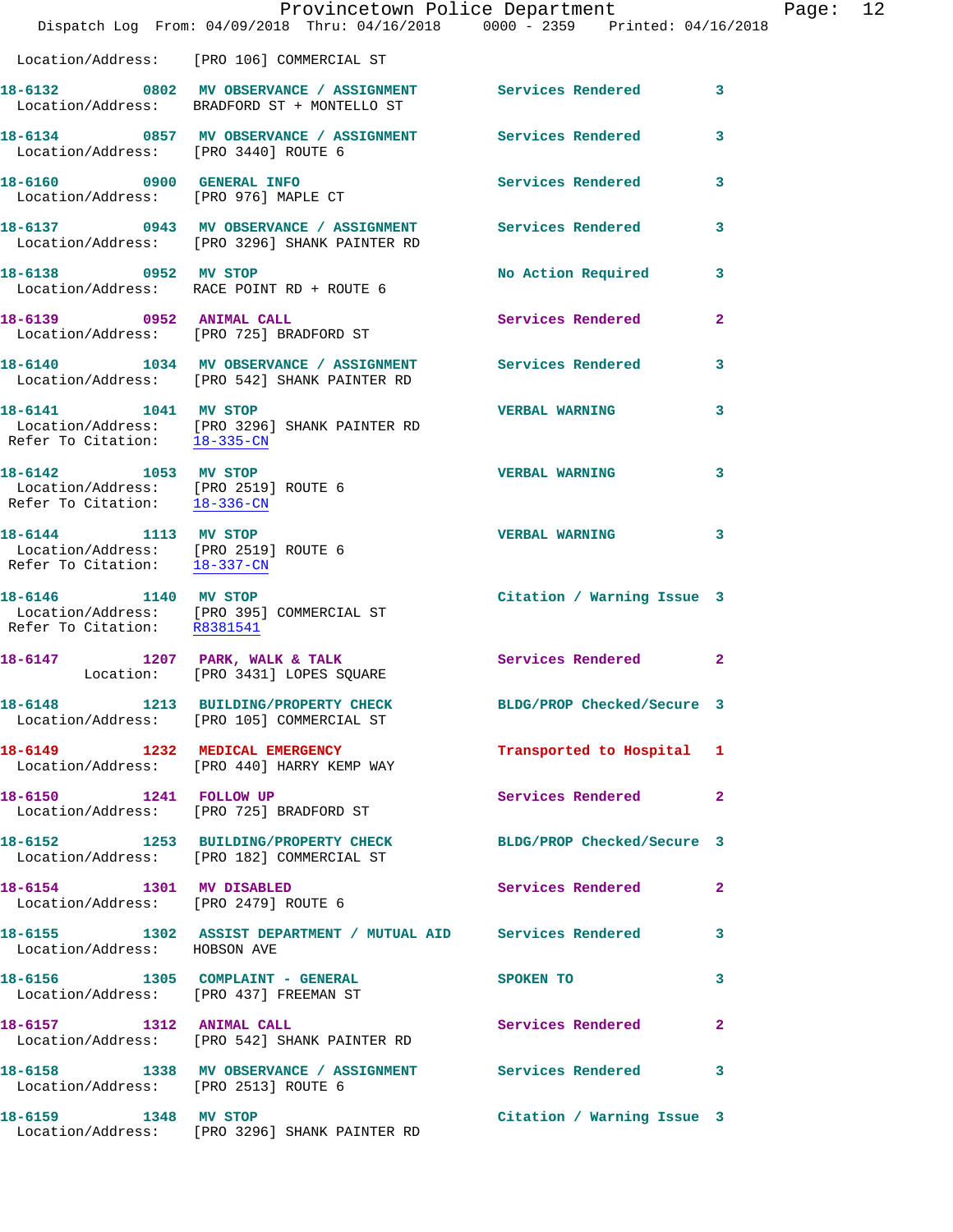|                                                                  | Dispatch Log From: 04/09/2018 Thru: 04/16/2018 0000 - 2359 Printed: 04/16/2018                        | Provincetown Police Department |                | Page: 13 |  |
|------------------------------------------------------------------|-------------------------------------------------------------------------------------------------------|--------------------------------|----------------|----------|--|
| Refer To Citation: R8381542                                      |                                                                                                       |                                |                |          |  |
| 18-6161 1419 MV DISABLED                                         | Location/Address: [PRO 2479] ROUTE 6                                                                  | Services Rendered 2            |                |          |  |
| Location/Address: [PRO 2479] ROUTE 6                             | 18-6162 1428 HAZARDS                                                                                  | Referred to Other Agency 2     |                |          |  |
|                                                                  | 18-6163 1433 MEDICAL EMERGENCY<br>Location/Address: [PRO 440] HARRY KEMP WAY                          | Transported to Hospital 1      |                |          |  |
|                                                                  | 18-6165 1533 MEDICAL EMERGENCY<br>Location/Address: [PRO 440] HARRY KEMP WAY                          | Transported to Hospital 1      |                |          |  |
| 18-6166 1541 MV STOP                                             | Location/Address: [PRO 3296] SHANK PAINTER RD<br>Refer To Citation: 18-338-CN                         | <b>VERBAL WARNING</b>          | 3              |          |  |
|                                                                  | 18-6168 1604 LANDLORD / TENANT<br>Location/Address: [PRO 991] MECHANIC ST                             | Services Rendered 2            |                |          |  |
|                                                                  | 18-6169 1638 ANIMAL CALL<br>Location/Address: [PRO 440] HARRY KEMP WAY                                | Services Rendered              | $\overline{a}$ |          |  |
| 18-6170 1649 MV DISABLED<br>Location/Address: [PRO 2479] ROUTE 6 |                                                                                                       | Services Rendered              | $\mathbf{2}$   |          |  |
| Location/Address: [PRO 2513] ROUTE 6                             | 18-6171 1949 MV DISABLED                                                                              | Services Rendered              | $\overline{2}$ |          |  |
|                                                                  | 18-6172 1959 SERVE NO TRESPASS<br>Location/Address: [PRO 3137] RACE POINT RD                          | Could Not Locate 3             |                |          |  |
|                                                                  | 18-6173 2004 ALARM - GENERAL<br>Location/Address: [PRO 444] HIGH POLE HILL                            | False Alarm                    | $\mathbf{1}$   |          |  |
| Location/Address: [PRO 58] BRADFORD ST                           | 18-6174 2039 MV OBSERVANCE / ASSIGNMENT No Action Required 3                                          |                                |                |          |  |
| 18-6175 2052 MV STOP                                             | Location: [PRO 3431] LOPES SQUARE<br>Refer To Citation: $\frac{18-339\text{--CN}}{18-339\text{--CN}}$ | <b>VERBAL WARNING</b>          | 3              |          |  |
|                                                                  | 18-6176 2059 MEDICAL EMERGENCY<br>Location/Address: [PRO 208] COMMERCIAL ST                           | Transported to Hospital 1      |                |          |  |
| 18-6177 2116 ALARM - GENERAL                                     | Location/Address: [PRO 2998] BRADFORD ST EXT                                                          | Services Rendered              | 1              |          |  |
|                                                                  | 18-6180 2138 BUILDING/PROPERTY CHECK<br>Location/Address: [PRO 3259] MACMILLAN WHARF                  | BLDG/PROP Checked/Secure 3     |                |          |  |
|                                                                  | 18-6181 2153 SERVE SUMMONS<br>Location/Address: [PRO 3137] RACE POINT RD                              | Could Not Locate               | 3              |          |  |
|                                                                  | 18-6182 2204 BUILDING/PROPERTY CHECK<br>Location/Address: [PRO 519] RACE POINT RD                     | <b>Services Rendered</b>       | 3              |          |  |
|                                                                  | 18-6184 2328 PARK, WALK & TALK<br>Location/Address: [PRO 249] COMMERCIAL ST                           | Services Rendered              | 2              |          |  |
| 18-6185 2331 BAR CHECK                                           | Location/Address: [PRO 3443] COMMERCIAL ST                                                            | No Action Required             | $\mathbf{2}$   |          |  |
|                                                                  |                                                                                                       |                                |                |          |  |

## **For Date: 04/15/2018 - Sunday**

| 18-6186           | 0004 MV OBSERVANCE / ASSIGNMENT |  |                                       | Services Rendered |  |
|-------------------|---------------------------------|--|---------------------------------------|-------------------|--|
| Location/Address: |                                 |  | [PRO 379] COMMERCIAL ST + BRADFORD ST |                   |  |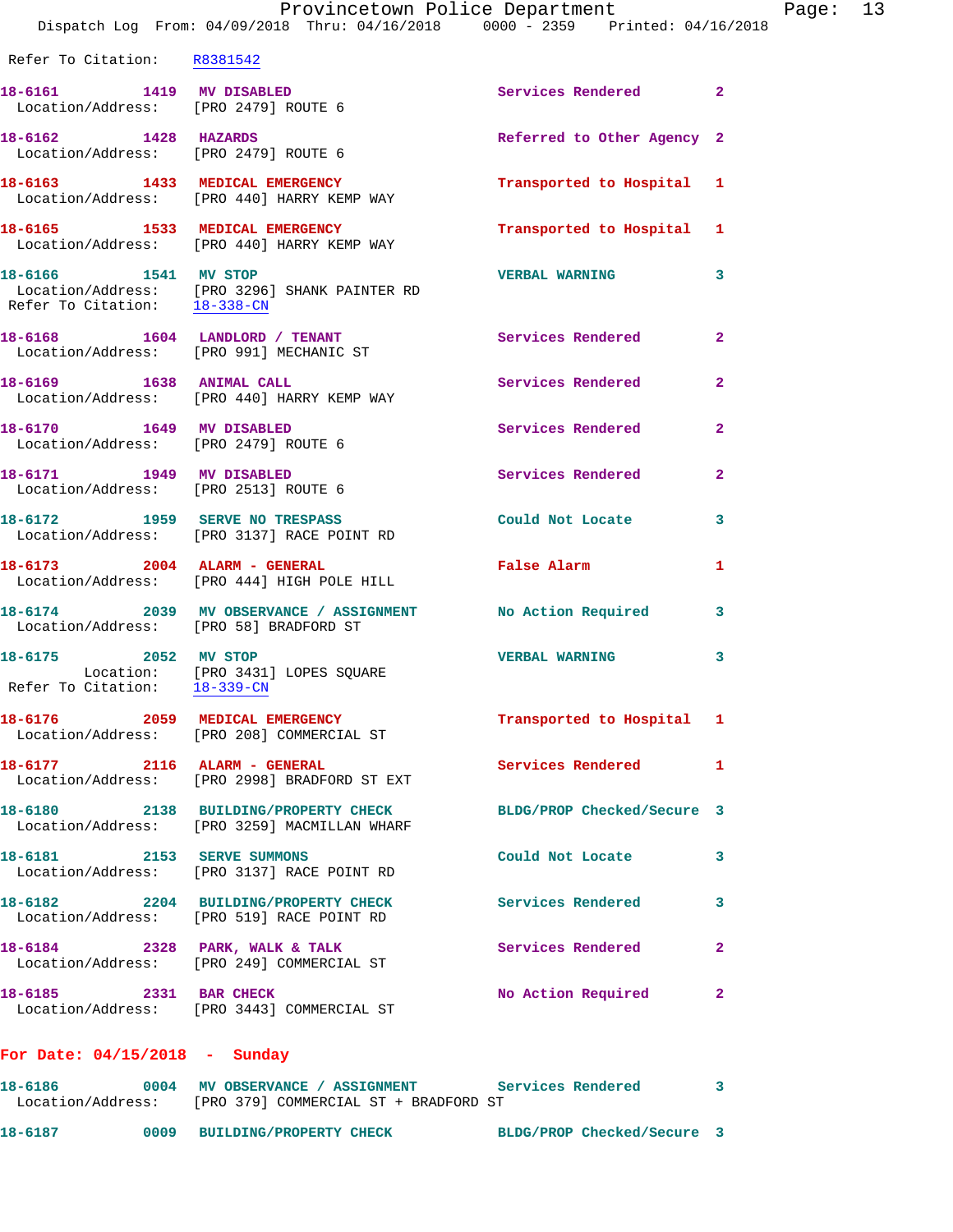|                                                                                       | Provincetown Police Department<br>Dispatch Log From: 04/09/2018 Thru: 04/16/2018 0000 - 2359 Printed: 04/16/2018 |                            |    |
|---------------------------------------------------------------------------------------|------------------------------------------------------------------------------------------------------------------|----------------------------|----|
|                                                                                       | Location/Address: [PRO 447] JEROME SMITH RD                                                                      |                            |    |
|                                                                                       | 18-6188 0024 MV OBSERVANCE / ASSIGNMENT Services Rendered<br>Location/Address: CONWELL ST + ROUTE 6              |                            | 3  |
| 18-6189 0029 MV STOP<br>Location/Address: BRADFORD ST<br>Refer To Citation: 18-340-CN |                                                                                                                  | <b>VERBAL WARNING</b>      | 3  |
|                                                                                       | 18-6191 0148 BUILDING/PROPERTY CHECK BLDG/PROP Checked/Secure 3<br>Location/Address: [PRO 2206] PILGRIMS LANDING |                            |    |
|                                                                                       | 18-6192 0515 DISTURBANCE - FIGHT / ARGUMENT SPOKEN TO<br>Location/Address: ATKINS LN + BRADFORD ST               |                            | 1  |
|                                                                                       | 18-6193 0533 MEDICAL EMERGENCY<br>Location/Address: [PRO 1014] NELSON AVE                                        | Transported to Hospital    | -1 |
|                                                                                       | 18-6195 0554 BUILDING/PROPERTY CHECK BLDG/PROP Checked/Secure 3<br>Location/Address: [PRO 526] RYDER ST EXT      |                            |    |
|                                                                                       | 18-6194 0555 BUILDING/PROPERTY CHECK BLDG/PROP Checked/Secure 3<br>Location/Address: [PRO 526] RYDER ST EXT      |                            |    |
|                                                                                       | 18-6197 0751 BUILDING/PROPERTY CHECK<br>Location/Address: [PRO 2494] BRADFORD ST                                 | <b>Services Rendered</b>   | 3  |
|                                                                                       | 18-6198 0801 BUILDING/PROPERTY CHECK<br>Location/Address: [PRO 3259] MACMILLAN WHARF                             | <b>Services Rendered</b>   | 3  |
|                                                                                       | 18-6199 0816 PARKING COMPLAINT<br>Location/Address: [PRO 2206] PILGRIMS LANDING                                  | <b>Services Rendered</b>   | 3  |
|                                                                                       | 18-6200 0829 MV OBSERVANCE / ASSIGNMENT No Action Required<br>Location/Address: [PRO 2577] BRADFORD ST           |                            | 3  |
|                                                                                       | 18-6201 0835 GENERAL INFO<br>Location/Address: [PRO 1892] SHANK PAINTER RD                                       | <b>Services Rendered</b>   | 3  |
| Location/Address: [PRO 3440] ROUTE 6                                                  | 18-6202 0853 MV OBSERVANCE / ASSIGNMENT Services Rendered                                                        |                            | 3  |
| 18-6203 0915 MV COMPLAINT<br>Location/Address: COMMERCIAL ST                          |                                                                                                                  | <b>Services Rendered</b>   | 2. |
| 18-6204 1033 PARKING COMPLAINT<br>Location/Address: COMMERCIAL ST                     |                                                                                                                  | <b>GONE ON ARRIVAL</b>     | 3  |
| Location/Address: [PRO 94] BRADFORD ST                                                | 18-6205 1141 MV OBSERVANCE / ASSIGNMENT Services Rendered                                                        |                            | 3  |
|                                                                                       | 18-6206 1215 MEDICAL EMERGENCY<br>Location/Address: [PRO 943] HARRY KEMP WAY                                     | Transported to Hospital    | 1  |
| 18-6208 1307 MV STOP<br>Refer To Citation: 18-341-CN                                  | Location/Address: [PRO 2577] BRADFORD ST                                                                         | <b>VERBAL WARNING</b>      | 3  |
| 18-6212 1507 MV DISABLED                                                              | Location/Address: [PRO 2499] RACE POINT RD                                                                       | Referred to Other Agency 2 |    |
| 18-6209 1532 MV COLLISION<br>Refer To Accident: 18-21-AC                              | Location/Address: [PRO 545] SHANK PAINTER RD                                                                     | Services Rendered          | 1  |
|                                                                                       | 18-6210 1609 BUILDING/PROPERTY CHECK Services Rendered<br>Location/Address: [PRO 3259] MACMILLAN WHARF           |                            | 3  |
| 18-6211<br>Location/Address: [PRO 2521] ROUTE 6                                       | 1625 MV OBSERVANCE / ASSIGNMENT Services Rendered                                                                |                            | 3  |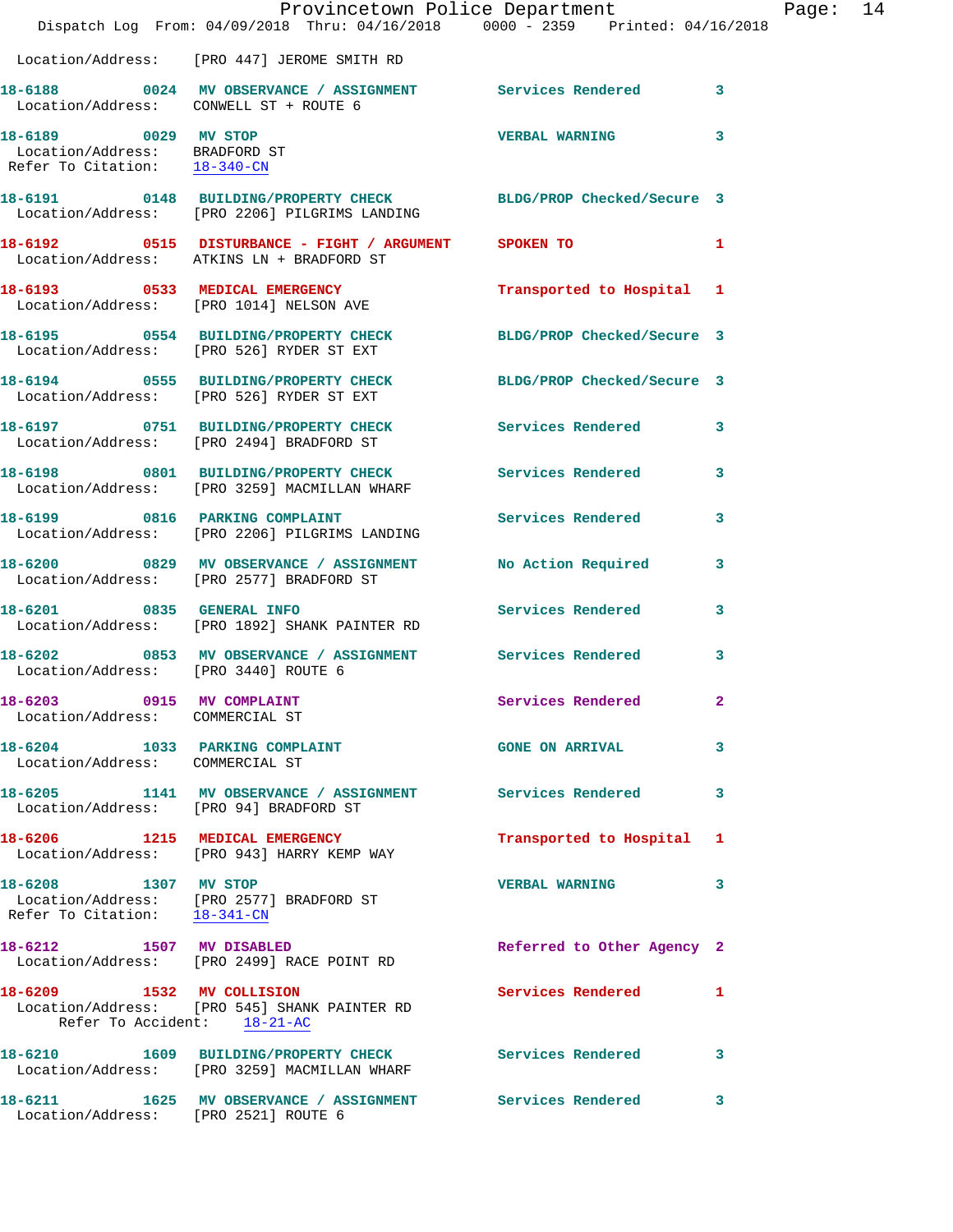|                                                                                                | Dispatch Log From: 04/09/2018 Thru: 04/16/2018 0000 - 2359 Printed: 04/16/2018                          |                            |              |
|------------------------------------------------------------------------------------------------|---------------------------------------------------------------------------------------------------------|----------------------------|--------------|
|                                                                                                | 18-6213 1632 LOST PROPERTY<br>Location/Address: [PRO 3296] SHANK PAINTER RD                             | <b>Services Rendered</b>   | 3            |
| 18-6214 1753 MEDICAL EMERGENCY<br>Location/Address: [PRO 3222] ALDEN ST                        |                                                                                                         | Transported to Hospital    | 1            |
|                                                                                                | 18-6215 1822 FOLLOW UP<br>Location/Address: [PRO 542] SHANK PAINTER RD                                  | SPOKEN TO                  | $\mathbf{2}$ |
| Location/Address: [PRO 94] BRADFORD ST                                                         | 18-6216 1850 MV OBSERVANCE / ASSIGNMENT Services Rendered                                               |                            | 3            |
|                                                                                                | 18-6217 1900 SERVICE CALL - POLICE<br>Location/Address: [PRO 4029] STABLE PATH                          | <b>SPOKEN TO</b>           | 3            |
| 18-6218 1908 MV DISABLED                                                                       | Location/Address: [PRO 3259] MACMILLAN WHARF                                                            | SPOKEN TO                  | $\mathbf{2}$ |
| 18-6219 2029 MV STOP<br>Location/Address: [PRO 50] BRADFORD ST<br>Refer To Citation: 18-342-CN |                                                                                                         | <b>VERBAL WARNING</b>      | 3            |
| 18-6221 2030 ANIMAL CALL                                                                       | Location/Address: [PRO 3296] SHANK PAINTER RD                                                           | <b>GONE ON ARRIVAL</b>     | $\mathbf{2}$ |
|                                                                                                | 18-6220 2039 BUILDING/PROPERTY CHECK Services Rendered<br>Location/Address: [PRO 2898] JEROME SMITH RD  |                            | 3            |
|                                                                                                | 18-6222 2050 MV OBSERVANCE / ASSIGNMENT Services Rendered<br>Location/Address: HOWLAND ST + BRADFORD ST |                            | 3            |
|                                                                                                | 18-6223 2119 BUILDING/PROPERTY CHECK Services Rendered<br>Location/Address: [PRO 2540] RACE POINT RD    |                            | 3            |
|                                                                                                | 18-6224 2131 LOST PROPERTY<br>Location/Address: [PRO 2605] COMMERCIAL ST                                | Services Rendered          | 3            |
|                                                                                                | 18-6225 2153 BUILDING/PROPERTY CHECK<br>Location/Address: [PRO 3163] WINTHROP ST                        | <b>Services Rendered</b>   | 3            |
|                                                                                                | 18-6227 2352 BUILDING/PROPERTY CHECK<br>Location/Address: [PRO 2489] BRADFORD ST                        | Services Rendered          | 3            |
|                                                                                                | Location/Address: [PRO 2489] BRADFORD ST                                                                |                            |              |
| Location/Address: [PRO 3440] ROUTE 6                                                           | 18-6229 2353 MV OBSERVANCE / ASSIGNMENT Services Rendered                                               |                            | 3            |
| For Date: $04/16/2018$ - Monday                                                                |                                                                                                         |                            |              |
|                                                                                                | 18-6230 0013 BUILDING/PROPERTY CHECK<br>Location/Address: [PRO 2483] COMMERCIAL ST                      | Services Rendered          | 3            |
|                                                                                                | 18-6231  0017 MV OBSERVANCE / ASSIGNMENT Services Rendered<br>Location/Address: [PRO 106] COMMERCIAL ST |                            | 3            |
|                                                                                                | 18-6232 0034 MV OBSERVANCE / ASSIGNMENT<br>Location/Address: [PRO 2577] BRADFORD ST                     | No Action Required         | 3            |
|                                                                                                | 18-6233 0039 BUILDING/PROPERTY CHECK Services Rendered<br>Location/Address: [PRO 2483] COMMERCIAL ST    |                            | 3            |
|                                                                                                | 18-6234 0043 BUILDING/PROPERTY CHECK<br>Location/Address: [PRO 2490] PROVINCELANDS RD                   | BLDG/PROP Checked/Secure 3 |              |
|                                                                                                | 18-6235 0055 BUILDING/PROPERTY CHECK<br>Location/Address: [PRO 2540] RACE POINT RD                      | Services Rendered          | 3            |
|                                                                                                |                                                                                                         |                            | 3            |